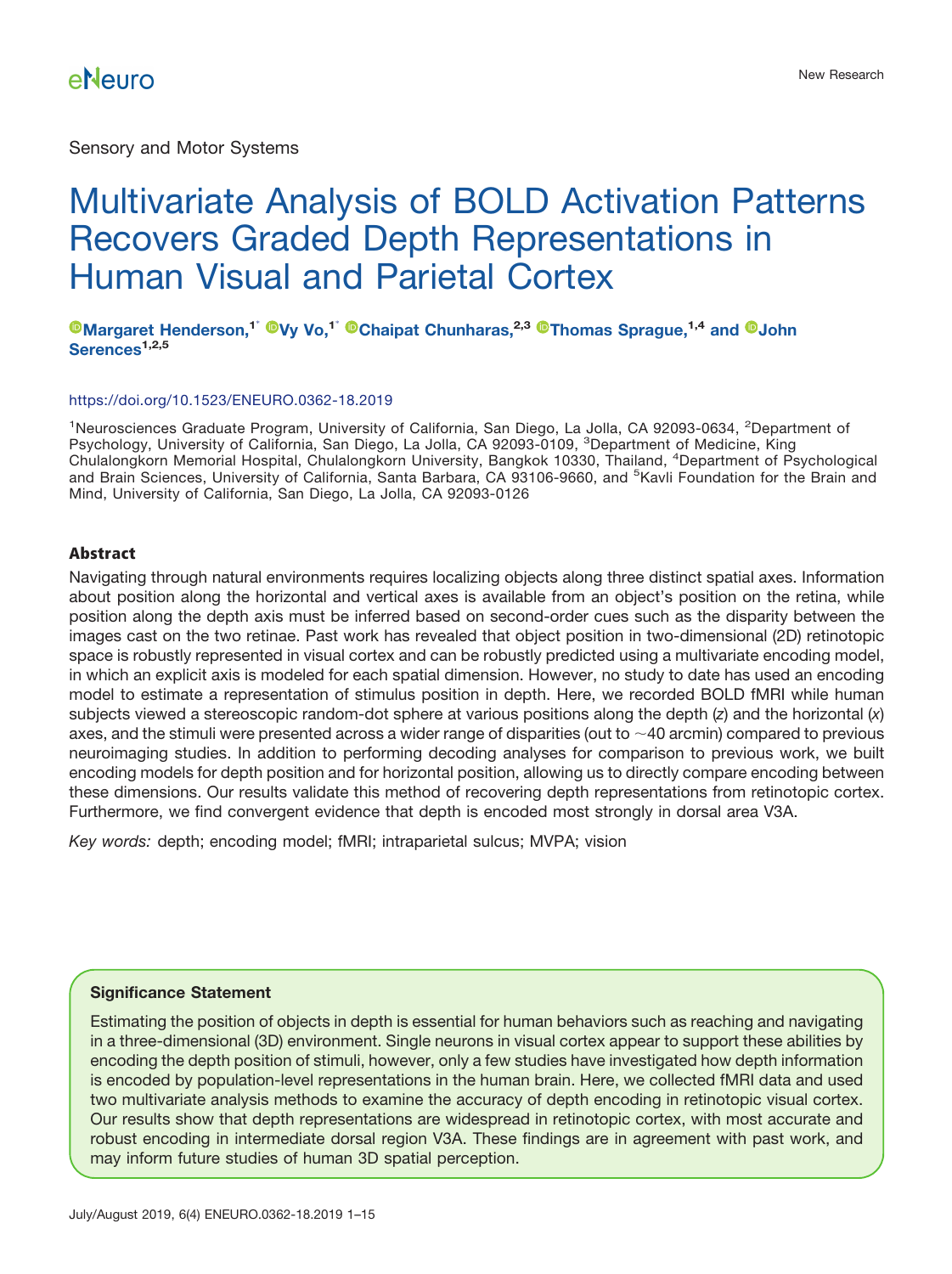### **Introduction**

The ability to perceive the location of objects in threedimensional (3D) space is an essential component of the human visual system, and supports complex behaviors such as navigation through the environment and the guidance of eye and limb movements. However, although much is known about how 2D (i.e., retinotopic) space is encoded in the human brain, the encoding of depth representations is less well understood.

One of the canonical findings of early neuroimaging work in humans is the detailed description of large-scale, topographic maps of 2D space in occipital and parietal cortex [\(Fox et al., 1987;](#page-14-0) [Sereno et al., 1995,](#page-14-1) [2001;](#page-14-2) [DeYoe](#page-14-3) [et al., 1996;](#page-14-3) [Silver and Kastner, 2009\)](#page-14-4). This detailed knowledge of spatial representations across cortex has enabled researchers to build encoding models that can accurately estimate 2D spatial locations from fMRI data obtained from a single visual field map [\(Naselaris et al.,](#page-14-5) [2009;](#page-14-5) [Sprague and Serences, 2013;](#page-14-6) [Ekman et al., 2017;](#page-14-7) [Vo et al., 2017\)](#page-14-8). These encoding models estimate the spatial selectivity of single voxels to stimuli arrayed across 2D space, which amounts to finding a mapping from stimulus space to fMRI responses. A complete, wellestimated model combines information from voxels selective to all portions of space and is able to then invert the mapping accurately. That is, given a novel set of fMRI responses, this approach can generate a model-based representation of the spatial properties of the stimulus that the subject viewed on that set of trials [\(Serences and](#page-14-9) [Saproo, 2012;](#page-14-9) [Naselaris and Kay, 2015;](#page-14-10) [Sprague et al.,](#page-14-11) [2015\)](#page-14-11).

A recent high-field fMRI study reported that binocular disparity selectivity is systematically organized in human cortex in a manner similar to orientation columns [\(Gon](#page-14-12)[calves et al., 2015\)](#page-14-12). This was significant in dorsal V2 and V3, but especially prominent in V3A and V3B/KO. The specialization of dorsomedial cortex for depth representations is consistent with previous human studies suggesting that perceptually relevant depth processing occurred in these same regions [\(Backus et al., 2001;](#page-13-0) [Tsao](#page-14-13) [et al., 2003;](#page-14-13) [Bridge and Parker 2007;](#page-13-1) [Preston et al., 2008\)](#page-14-14). This systematic spatial organization may underlie the suc-

Received September 13, 2018; accepted June 26, 2019; First published July 8, 2019.

The authors declare no competing financial interests.

Author contributions: M.H., V.V., C.C., T.S., and J.S. designed research; M.H., V.V., C.C., and T.S. performed research; M.H. and V.V. analyzed data; M.H. and V.V. wrote the paper.

This work was supported by National Eye Institute Grants R01-EY025872 (to J.S.) and F32-EY028438 (to T.S.), Thai Red Cross Society funding (C.C.), and the National Science Foundation Graduate Research Fellowships Program (V.V.).

\*M.H. and V.V. authors contributed equally to this work.

Acknowledgements: We thank Julie Golomb for helpful discussions and manifolds for dividing high-dimensional spaces into interpretable parts.

Correspondence should be address to Margaret Henderson at [mmhender@ucsd.edu](mailto:mmhender@ucsd.edu) or John Serences at [jserences@ucsd.edu.](mailto:jserences@ucsd.edu)

<https://doi.org/10.1523/ENEURO.0362-18.2019>

Copyright © 2019 Henderson et al.

This is an open-access article distributed under the terms of the [Creative](http://creativecommons.org/licenses/by/4.0/) [Commons Attribution 4.0 International license,](http://creativecommons.org/licenses/by/4.0/) which permits unrestricted use, distribution and reproduction in any medium provided that the original work is properly attributed.

cess of decoding studies that use multivariate pattern analysis (MVPA) to distinguish between stimulus positions in depth [\(Preston et al., 2008;](#page-14-14) [Ip et al., 2014;](#page-14-15) [Goncalves](#page-14-12) [et al., 2015;](#page-14-12) [Finlayson et al., 2017;](#page-14-16) [Li et al., 2017\)](#page-14-17). Taken together, these previous studies suggest that an encoding model for depth should also be able to accurately predict locations along the *z*-axis.

Here, we used both a support vector machine (SVM) classifier and a spatial encoding model to directly compare the representation of horizontal (*x*) and depth (*z*) information in different retinotopic regions of human visual cortex. Based on prior studies, we predicted that the SVM would be able to successfully classify depth information, especially in dorsomedial regions [\(Goncalves et al., 2015;](#page-14-12) [Finlayson et al., 2017\)](#page-14-16). Furthermore, we predicted that classifier discriminability would increase as the disparity between the two stimuli increased [\(Preston et al., 2008\)](#page-14-14). We presented a wider range of disparities (out to  $\sim$ 40 arcmin) than previous neuroimaging studies, which more fully samples the extent of human perceptual discriminability [\(Schumer and Julesz, 1984;](#page-14-18) [Backus et al., 2001\)](#page-13-0). We then used an inverted encoding model (IEM) to estimate the depth position of each presented stimulus. We predicted that earlier visual regions would be able to recover the depth position with some degree of precision, but that dorsomedial regions V3A, V3B, and IPS0 would show the highest quality depth representations.

### **Materials and Methods**

#### **Participants**

Nine participants (seven female) were recruited from the University of California, San Diego community and completed the entire study. The number of participants was determined before data collection began based on the samples sizes used by fMRI studies with similar methodology [\(Barendregt et al., 2015;](#page-13-2) [Goncalves et al., 2015;](#page-14-12) [Vo](#page-14-8) [et al., 2017\)](#page-14-8). Participants were monetarily compensated for their participation and provided written informed consent in accordance with the human participants Institutional Review Board at University of California, San Diego. Each participant participated in two to four scanning sessions, each lasting 1–2 h. Data were also collected for three additional participants, but one dropped out of the study before data collection was complete, another was unable to fuse the binocular depth stimuli, and another discontinued the first session. These data were not analyzed, and are not reported here.

#### **Stimulus presentation equipment**

Visual stimuli were presented to subjects using stereoscopic, MR-compatible video goggles (NordicNeuroLabs, VisualSystem) mounted on the head coil and lowered to fit comfortably in front of the subject's eyes. Before the subject entered the scanner, the focus and pupillary distance of the goggles were adjusted so that the subject could comfortably fuse the images into a coherent stimulus. Displays were generated with the Psychophysics Toolbox extensions for MATLAB [\(Brainard, 1997;](#page-13-3) [Pelli,](#page-14-19) [1997;](#page-14-19) [Kleiner et al., 2007\)](#page-14-20), using OpenGL software to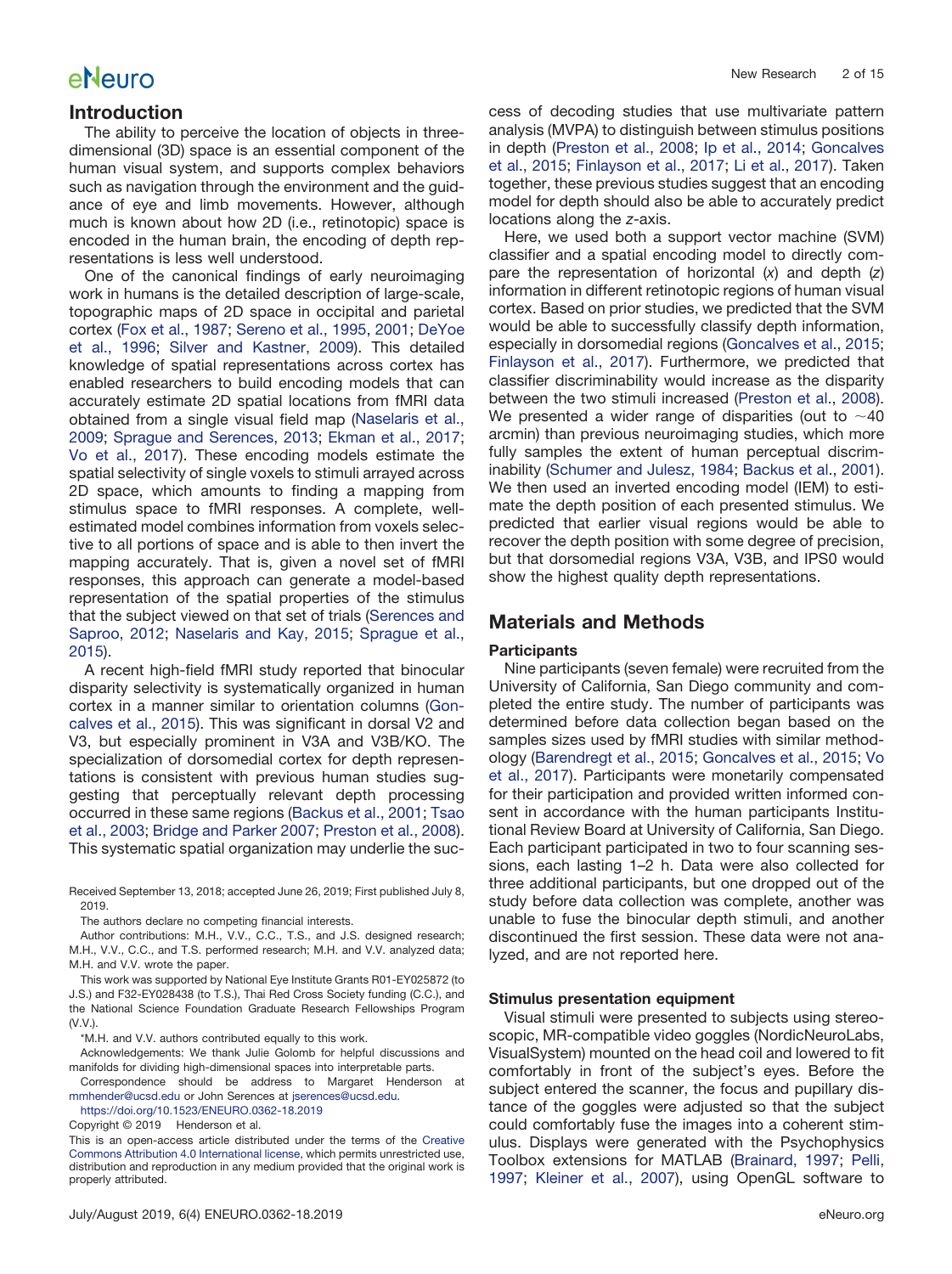

<span id="page-2-0"></span>**Figure 1.** *A*, A perspective view on the grid of stimulus positions, and the stereoscopic sphere composed of colored dots, used to map position selectivity in retinotopic regions of visual cortex. The black points and the black box outlining the fixation point are for display purposes only, subjects only saw the sphere and the gray fixation point on a black background in the actual task. *B*, The same example grid in OpenGL units. The size of the sphere, shown in red, was scaled with *z* position to maintain the same apparent size throughout. *C*, Comparison of stimulus grid when plotted in units of physical position or disparity. Stimuli in each row of the grid share a physical *z* position (top panel), which results in a curved grid with nonlinear spacing when units are converted to disparity (bottom panel). This also results in a nonlinear spacing of the rows along the disparity axis. *D*, Subjects performed a demanding contrast change detection task at fixation throughout all imaging runs; average accuracy on this task is plotted. Individual points indicate single subjects, error bars indicate mean  $\pm$  SEM. For a plot of task performance broken down by the depth position of the stimulus, see Extended Data [Figure 1-1.](https://doi.org/10.1523/ENEURO.0362-18.2019.f1-1)

render 3D stimuli. To generate a disparity between the two images, a different camera position was defined in OpenGL for each eye (left eye: [*x*, *y*, *z* – 0.4, 0, 10], right eye:  $[x, y, z = 0.4, 0, 10]$ , giving a screen-to-viewer distance of 10 units and an interpupillary distance of 0.8 units [\(Fig. 1\)](#page-2-0). Frames were shown at a rate of 60 Hz, but since each frame was shown to each eye separately, this resulted in an effective frame rate of 30 Hz. Total screen size was set to 800  $\times$  600 pixels, with an estimated vertical field of view (FOV) of 25° (throughout this text, ° refers to degrees visual angle, unless otherwise specified) and a horizontal FOV of 33° for average viewing parameters. We use these parameters to convert all the stimuli drawn in OpenGL units to an estimate of degrees of visual angle.

### **Stimulus locations**

During each run, the sphere stimulus appeared once at each of 36 different locations in the visual field [\(Fig. 1\)](#page-2-0). The stimulus positions formed a staggered, triangular grid that evenly sampled locations along the horizontal (*x*) and depth (*z*) axes in a physical space rendered by OpenGL [\(Fig. 1\)](#page-2-0). The depth positions ranged from 42.8 arcmin to – 48.4 arcmin, and the horizontal positions ranged from 0.9° to 9.8° eccentricity in both directions. Spacing the stimuli evenly along both the *x*- and *z*-axes permitted us to estimate the encoding of both *x* position and *z* position using a spatial encoding model with the exact same basis set (see Inverted encoding models for spatial position). This allowed us to directly compare the spatial encoding quality across the *x*- and *z*-axes.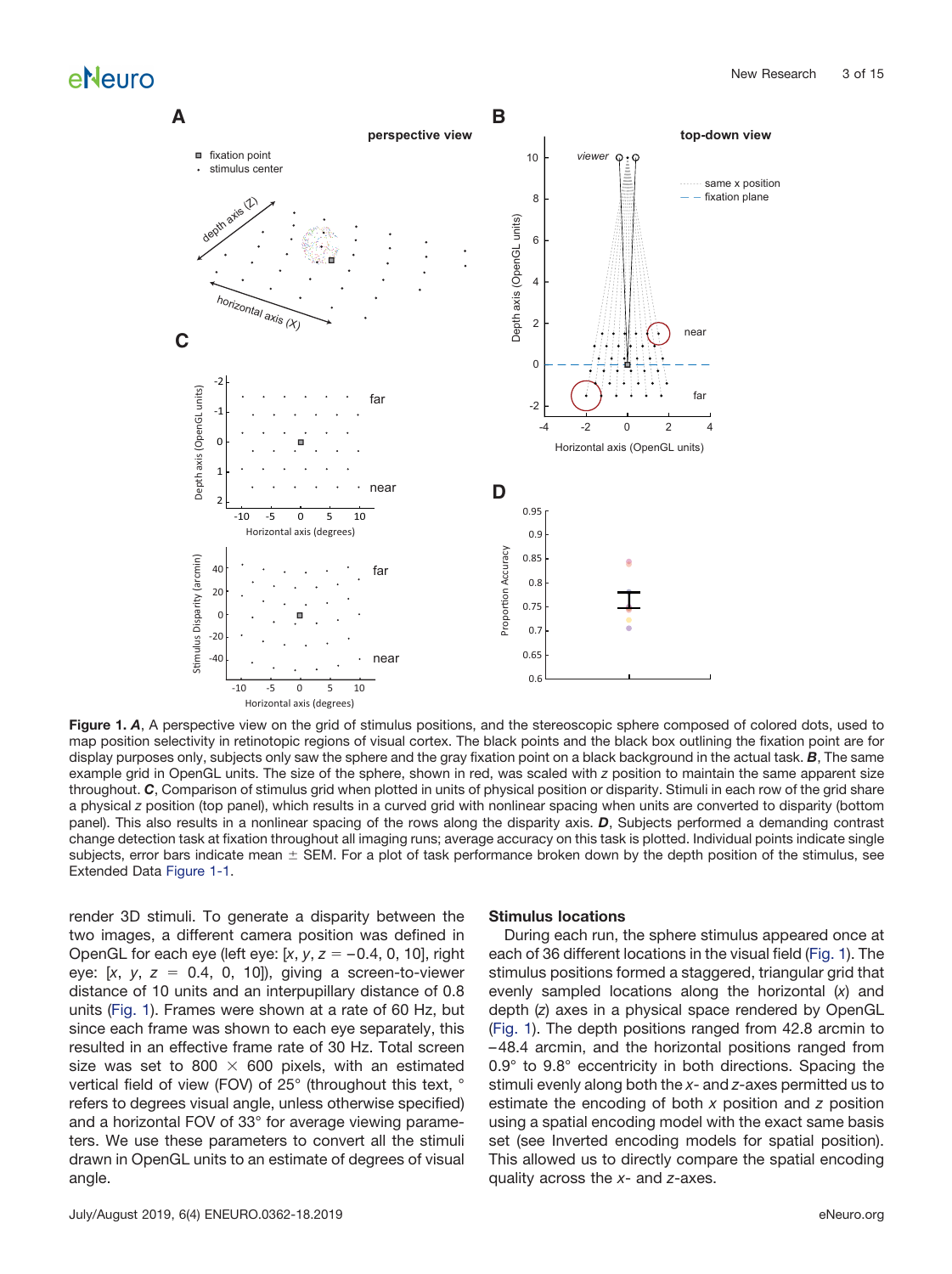#### <span id="page-3-0"></span>**Table 1. Stimuli were presented at six unique** *z* **positions**

| z position (OpenGL) | Average disparity (arcmin) |
|---------------------|----------------------------|
| $-1.5$              | 38.6                       |
| $-0.9$              | 25.6                       |
| $-0.3$              | 11.1                       |
| 0.3                 | $-5.2$                     |
| 0.9                 | $-23.6$                    |
| 1.5                 | $-44.6$                    |
|                     |                            |

Since disparity within each *z* position varied slightly with eccentricity (e.g., more peripheral positions appear further from the observer), we report the average value of disparity across each row of the grid shown in [Figure 1.](#page-2-0) For individual values of disparity, see Extended Data [Table 1-1.](https://doi.org/10.1523/ENEURO.0362-18.2019.t1-1)

However, due to the nonlinear relationship between physical depth and disparity, this experimental design choice creates uneven spacing when these stimuli are replotted by binocular disparity [\(Fig. 1](#page-2-0)*C*). Additionally, because each row of the stimulus grid shares a physical distance, the rows become curved when plotted in units of disparity [\(Fig. 1](#page-2-0)*C*). This means that each row of the grid encompasses a small range of possible disparity values. Exact values of binocular disparity at each position are reported in Extended Data [Table 1-1.](https://doi.org/10.1523/ENEURO.0362-18.2019.t1-1) Throughout this text, we group disparities according to *z* position, and refer to them according to the average disparity within each row [\(Table 1\)](#page-3-0).

Each stimulus was a sphere with an apparent 3.6° radius. To ensure that this apparent radius was constant across depth, stimulus sizes in OpenGL space were scaled such that the stimuli farthest from the viewer had an actual physical size larger than stimuli closest to the viewer [\(Fig. 1](#page-2-0)*B*). Sizes in OpenGL ranged from 0.73 units (furthest) to 0.55 units (nearest).

Because the grid was triangular, rather than rectangular, it was not perfectly symmetric about the *x*-axis. We chose to use a triangular grid because it more efficiently samples a plane than a rectangular grid. To maintain symmetry along the *x*-axis, grid locations were horizontally flipped on all even numbered runs such that 72 total grid locations (12 x locations  $\times$  six *z* locations) were sampled between each pair of runs [\(Fig. 1\)](#page-2-0). When generating inverted encoding model representations in the *x* dimension (see Inverted encoding models for spatial position), we reflected the data from the even numbered runs horizontally so that the *x* positions matched those of the odd-numbered runs, and averaged within each of the six remaining *x* positions.

#### **Task**

During all functional scanning runs analyzed in this report, subjects performed an attentionally-demanding task at fixation. These "attend fixation" task runs were interspersed with runs of a separate task that required attention to the 3D sphere stimulus ("attend target" task). Data from the attend target task is available online. However, these data were much noisier, which we believe may be due to changes in vergence when attempting to simultaneously fixate and attend covertly in depth. Several participants reported difficulty maintaining consistent fusion during the covert attention task. Therefore, these data are not described here, nor do we plan to include it in future reports. For completeness, we give a description of both tasks below.

Both types of runs consisted of 36 trials, and lasted a total of 5 min (150 TRs). The fixation point was a 0.2° square continuously present throughout the run, surrounded by an 0.8° aperture in which no dots of the sphere stimulus were drawn. Each trial began with the appearance of the sphere stimulus for 3 s, followed by a jittered intertrial interval (ITI uniformly distributed between 2 and 6 s). Note that trial start times were not synced with TRs (TR  $=$  2000 ms). To improve our ability to deconvolve the hemodynamic time courses, we added passive fixation at the beginning (2 s) and end (10 s) of the run. We also randomly interleaved 9 "null" trials per block in which no stimulus appeared for an entire trial and ITI. On attend fixation runs, the participant reported whether they detected a brief (200 ms) dimming or brightening of the fixation point with a key press (index finger for dimming, middle finger for brightening). On attend target runs, the participant reported the direction of a brief (500 ms) pulse of coherent motion in the sphere stimulus (clockwise or counterclockwise, when viewed from above). Both the fixation contrast event and the stimulus rotation event occurred on 100% of trials in both task conditions, always within the window of 1000 –2500 ms after stimulus onset. No events occurred while the stimulus was not visible.

Participants performed between 7 and 21 repetitions of each task across all functional scanning sessions (mean  $\pm$  SEM: 13.33  $\pm$  1.76). This resulted in around 13 repetitions of each of the 36 stimulus positions, after aligning the positions between even and odd runs (see, Stimulus locations). Runs were always presented in pairs, with an attend target run followed by an attend fixation run. Mean accuracy on the fixation task was  $76.4 \pm 4.8\%$ , and mean accuracy on the target task was 73.6  $\pm$  12.9%. See [Figure 1](#page-2-0) and Extended Data [Figure 1-1](https://doi.org/10.1523/ENEURO.0362-18.2019.f1-1) for plots of performance on the fixation task.

### **Sphere stimulus**

The sphere stimulus consisted of a set of multicolored, flickering dots that were randomly positioned on the shell of a 3D sphere, with radius 3.4°. The color of each dot was defined by a vector in hue, saturation, value (HSV) color space, with each component in the range [0,1]. For all dots, we used fixed values for saturation (0.5) and for value (0.9). The hue of each dot was a randomly chosen position along the circular hue axis, resulting in a set of dots with different hues but the same saturation and value. These HSV vectors were passed into the MATLAB function hsv2rgb.m to generate an RGB triplet for each dot, which was used when rendering the dots through Psychtoolbox. Each dot had a lifetime of 100 ms and was redrawn every 100 ms at a random location on the sphere surface.

To generate a detectable motion signal, which participants responded to during attend target runs (data not reported, see Task), a proportion of the dots were rotated around the *y* (vertical)-axis to generate either clockwise or counterclockwise motion. When the stimulus first appeared, 100% of the dots were drawn in a random, flick-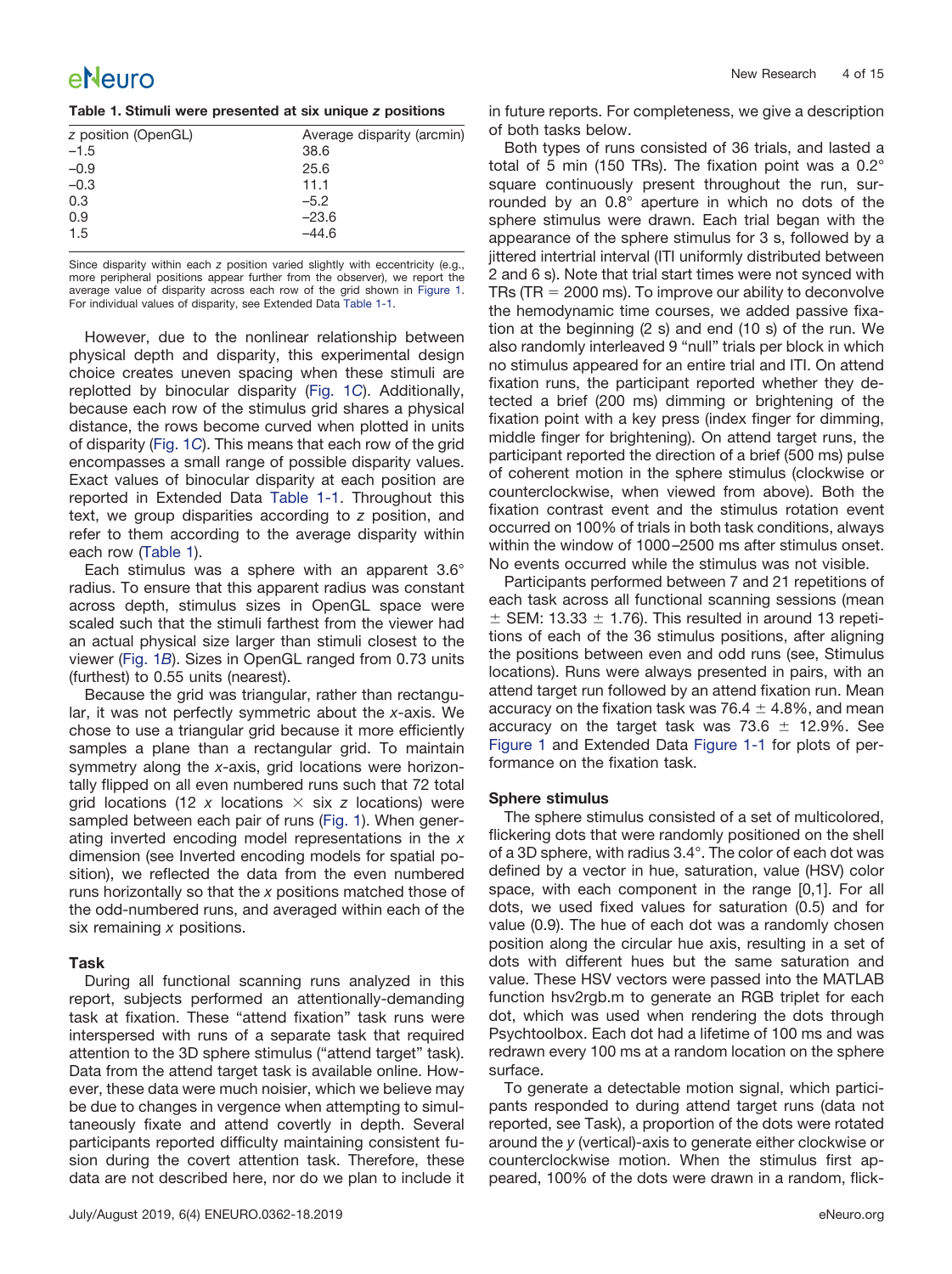ering pattern with no coherent motion, then, during a 1-s interval during each trial, a proportion of the dots were selected to rotate. Rotating dots continued to rotate through the duration of their lifetime, but were re-drawn after 100 ms. Dots were rotated about the *y*-axis by 1.15° (in polar angle) per frame, with a frame rate of 30 Hz, resulting in a rotational speed of 34.38° (in polar angle) per second.

#### **Functional localizer task**

To localize voxels that were responsive to the portion of the visual field in which stimuli were presented, a separate functional localizer task was used. This task consisted of 20 trials, and lasted a total of 5 min and 10 s (155 TRs). During each trial, a set of flickering, multicolored dots (rendered in same way as sphere stimulus, see Sphere stimulus) was drawn within a rectangular volume spanning one quadrant of the 3D visual field (left front, left back, right front, right back). Each dot field spanned the same 3D range of space in which spheres appeared during the main task; for example, the left front dot field spanned from –13.4° to 0° in *x*, from –3.6° to 3.6° in *y*, and from 0 arcmin to – 44.6 arcmin in *z*. Each quadrant was stimulated five times per run, in a random order. Dots were onscreen for 8 s, and during this time a brief (200 ms) pulse of motion occurred in either the leftward or rightward direction. Subjects reported the direction of motion using either their index or middle finger.

Each subject performed between two and seven runs of the localizer task, which were interspersed during scanning sessions of the main task. This resulted in between 10 and 35 repetitions of each quadrant. Mean accuracy on this task was 79.2  $\pm$  16.9%. All localizer runs for each subject were combined into a single generalized linear model (GLM) for analysis purposes.

#### **MRI acquisition**

All participants were scanned using a 3T GE MR750 research-dedicated scanner at University of California, San Diego. We collected whole-brain functional images using a gradient EPI pulse sequence using a 32-channel head coil (Nova Medical) and an axial slice stack (19.2  $\times$ 19.2 cm FOV with 64  $\times$  64 matrix, 35 3-mm-thick slices with 0-mm gap,  $TR = 2000$  ms,  $TE = 30$  ms, flip angle  $=$ 90°), which resulted in 3  $\times$  3  $\times$  3 mm<sup>3</sup> voxels. For subject BJ, these data were collected with an eight-channel head coil (19.2  $\times$  19.2 cm FOV with 96  $\times$  96 matrix, 31 3-mmthick slices with 0-mm gap,  $TR = 2250$  ms,  $TE = 30$  ms, flip angle = 90°) which resulted in  $2 \times 2 \times 3$  mm voxels. In the middle of the scan session, we acquired a B0 field map to correct for spatial distortions resulting from field inhomogeneities. During each scan session, we also collected a structural MRI using the same head coil as the functional data, accelerated by GE ASSET to obtain  $1 \times 1$  $\times$  1 mm<sup>3</sup> voxels (25.6  $\times$  25.6 cm FOV with 256  $\times$  256 matrix, 172 1-mm-thick slices with 0-mm gap,  $TR = 8136$ ms, TE = 3172 ms, flip angle =  $8^{\circ}$ ).

#### **MRI preprocessing**

The end result of our MRI preprocessing is an estimate of each voxel's activation in response to each individual trial event. Voxels were subdivided into nine retinotopic regions of interest (ROIs). This process is described in detail below.

Each session's structural scan was preprocessed to maximize the quality of alignment with the functional dataset. In BrainVoyager 2.6.1, we removed the head and skull tissue using automatic built-in algorithms. The images were then spatially resampled to a  $1x1x1$  mm<sup>3</sup> resolution, and manually adjusted to align with the AC-PC plane. These data were then aligned to the subject's higher-resolution structural image from their retinotopy session to allow for the use of retinotopically-defined ROIs (see below for more detail).

All functional data were unwarped using a custom script from the University of California, San Diego Center for Functional Magnetic Resonance Imaging written for FSL and AFNI. Each run was aligned to the same-session structural scan. We then performed slice-time correction, affine motion correction, and temporal high-pass filtering to remove slow signal drifts over the course of each session in BrainVoyager 2.6.1. These data were spatially transformed into Talairach space. Finally, the BOLD signal in each voxel was *z*-transformed within each run (after preprocessing, the resampled size of each voxel was  $3 \times$  $3 \times 3$  mm). Single-trial activation estimates, which were used for the SVM and IEM analyses described below, were obtained by taking an average of the *z*-scored BOLD signal at the 3rd and 4th TRs following stimulus presentation.

We followed previously published retinotopic mapping protocols to define the ROIs reported here [\(Swisher et al., 2007;](#page-14-21) [Wandell et al., 2007;](#page-14-22) [Jerde and](#page-14-23) [Curtis, 2013;](#page-14-23) [Winawer and Witthoft, 2015\)](#page-14-24). Subjects viewed rotating wedge (10 cycles, 36 s/cycle), and bowtie stimuli (eight cycles, 40 s/cycle) presented at a single disparity through the MR-compatible video goggles (see Stimulus presentation equipment). To increase the quality of data from parietal regions, subjects performed a covert attention task on the rotating wedge stimulus [\(Sprague and Serences, 2013\)](#page-14-6). They detected contrast dimming events in a row of the checkerboard (mean accuracy =  $61.8 \pm 13.9\%$ ). This stimulus was limited to 25.0° by 25.0° FOV.

After defining each retinotopic ROI, we applied a functional mask defined by voxels with significant BOLD response changes to any of the functional localizer stimuli (FDR corrected  $q < 0.05$ ). The statistical parametric map for the localizer was defined by solving a traditional GLM convolving trial events with a canonical two- $\gamma$  HRF (peak at 5 s, undershoot peak at 15 s, response undershoot ratio 6, response dispersion 1, undershoot dispersion 1). This limited our voxel population to those that were responsive to some position within the mapped *x-z* plane. In all analyses reported here, we used all voxels defined by the mask and did not equate voxel number across ROIs. When we repeated the major analyses with a fixed number of voxels in each region, we found similar results (data not shown).

The full range of retinotopic regions we examined was V1– 4, V3A, V3B, IPS0-3, and LO1–2. After performing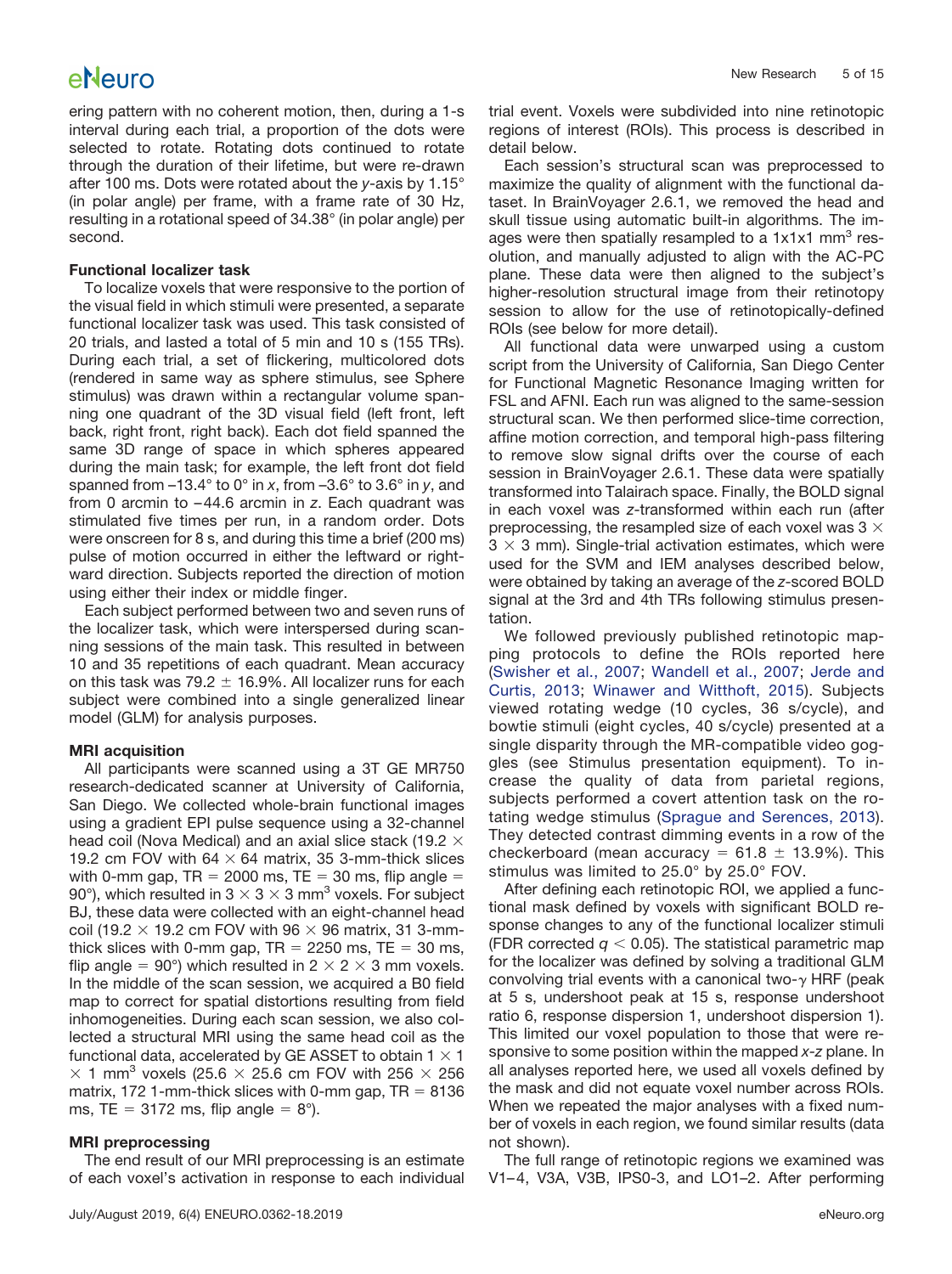some initial analyses on this full list of regions, we found little evidence for depth representations in IPS1, IPS2, or IPS3. This may have been due to a limited number of voxels in each of these regions after thresholding with the localizer mask. Therefore, we do not include IPS1, IPS2, and IPS3 in the results reported here.

#### **SVM decoding**

To assay information about stimulus position along the depth (*z*) axis, we used a linear SVM (libSVM software package, version 3.1, linear kernel) to classify trials according to their *z* position. We performed decoding between each individual pair of *z* positions (collapsing across *x* position within each row of the grid). Since our grid contained six distinct *z* positions, this gave 15 possible pairwise comparisons. For each of these comparisons, we identified all trials in which the stimulus was at one of the two positions of interest, and performed classification on this restricted data set.

To avoid overfitting, we used a leave-one-out crossvalidation scheme, in which the model was trained on data from all but one imaging run, and tested on the left-out run. This process was repeated so that each run served as the test run once. We assessed decoding performance using d prime (d'), calculated using signal detection theory. We report d' here in preference to classifier accuracy, because d' is normally distributed and thus better suited for use in parametric statistics [\(Woolgar](#page-14-25) [et al., 2015\)](#page-14-25).

We measured the significance of decoding performance by generating a null distribution of d'. The null distribution values of d' were generated by shuffling the position labels over all trials, and performing classification on this shuffled data set. This process was repeated over 1000 iterations within each subject and each ROI. We calculated significance for each ROI at the subjectaveraged level, by calculating the mean d' across subjects for the real data, as well as the mean d' across subjects for each iteration of shuffling. A *p* value was then obtained by calculating the proportion of shuffling iterations on which the shuffled d' exceeded the real d', and the proportion on which the real d' exceeded the shuffled d', and taking the minimum value. We then performed FDR correction on the entire table of 150 *p* values (10 ROIs  $\times$  15 comparisons), at the 0.05 and 0.01 significance levels [\(Benjamini and Yekutieli, 2001\)](#page-13-4).

To test whether pairwise *z* decoding performance differed significantly across disparity differences or across ROIs, we performed hierarchical model comparison in R (version 3.5.3) with the *lme4* package. We set up a nested series of six linear mixed regression models, specified as follows:

*M*0: *d*' - (1*subject*)

 $M$ 1: *d'*  $\sim$   $\Delta$ *disp* + (1 | *subject*)

 $M2: d' \sim \Delta disp + ROI + (1|subject)$ 

*M*3: *d'*  $\sim \Delta$ *disp* + *ROI* + (1 | *subject*) + (1 | *ROI*: *subject*)

*M*4: *d'*  $\sim \Delta$ *disp* + *ROI* + (1 | *subject*) + (1 | *ROI*:*subject*) (1*disp*:*subject*)

*M5: d'*  $\sim$   $\Delta$ *disp*  $\ast$  *ROI* + (1 | *subject*) + (1 | *ROI:subject*) (1*disp*:*subject*).

Here,  $\Delta$ disp is a continuous variable that we expect to have a linear relationship with d'. We used a likelihood ratio test to obtain a  $\chi^2$  statistic comparing each model to the one below it in the hierarchy. The effects of disparity difference, ROI, and the interaction were assessed by comparing M1 and M0, M2 and M1, and M5 and M4, respectively. We performed pairwise comparisons between ROIs using the least squares means method, implemented through the *lsmeans* package in R. All *p* values were corrected using Tukey's method.

Finally, to more closely examine the interaction between disparity difference and ROI, we estimated the slope and intercept of the d'/disparity relationship by performing resampling across subjects as described above. On each resampling iteration, we used linear regression to calculate a slope and intercept for the d'/ disparity relationship within each ROI. To determine whether the slope in each ROI differed significantly from zero, we performed a two-tailed *t* test comparing the distribution of slopes against zero, and performed FDR correction across all ROIs  $(q = 0.01)$ .

#### **Inverted encoding models for spatial position**

In addition to using the linear SVM to decode depth information, we also trained a forward encoding model to get a continuous estimate of depth encoding. This model makes the assumption that the response of any individual voxel can be modeled as the sum of the responses of a set of underlying neural populations, or "channels," each of which is sensitive to a particular set of locations in space [\(Brouwer and Heeger, 2009,](#page-13-5) [2011;](#page-14-26) [Sprague and](#page-14-6) [Serences, 2013\)](#page-14-6). To model these channels, we created a set of basis functions that evenly tile the stimulus space (either the *x*- or the *z*-axis) and predicted how each basis function would respond to the stimulus on each trial. We then regressed the BOLD responses from each voxel onto these basis function responses, yielding a pattern of basis function weights for each voxel that describe its spatial sensitivity. Finally, using a separate set of test data, we used the estimated weights to predict the response in each spatial channel on each trial, and used this to generate a model-based spatial representation of the viewed stimulus.

First, we defined a general linear model to express the BOLD response of each voxel on each trial. This model is defined in [Equation 1:](#page-5-0)

$$
B_1 = W X_1 \tag{1}
$$

<span id="page-5-0"></span>where  $B_1$  is a matrix describing the mean activation of each voxel on each trial ( $n$  voxels by  $t$  trials),  $X_1$  is a design matrix describing the activation in each spatial channel (*b* basis functions by *t* trials), and *W* is a weight matrix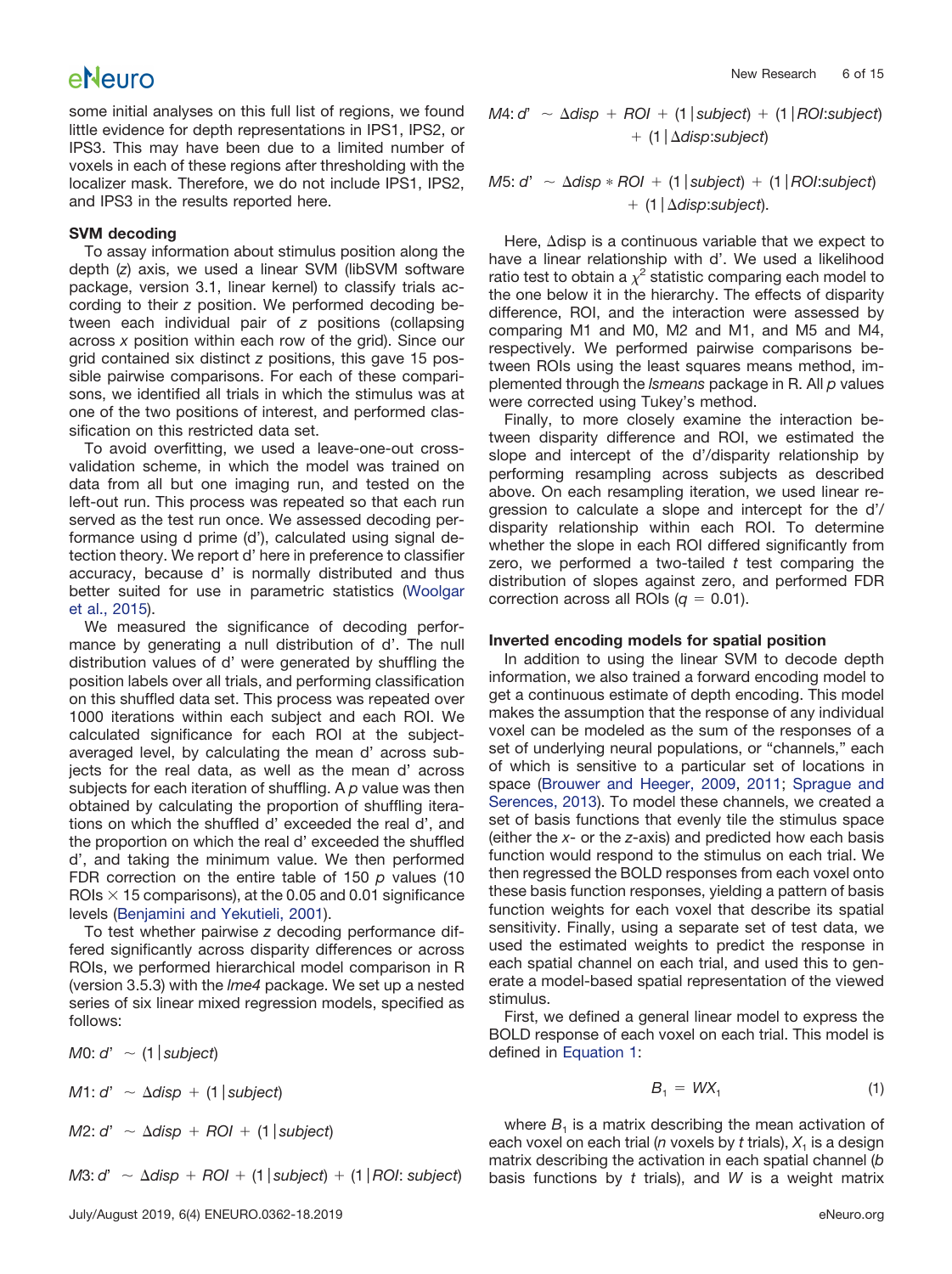describing the transformation from channel space to voxel space (*n* voxels by *b* basis functions).

The design matrix  $X_1$  was determined as follows. First, we defined a set of 6 basis functions that evenly tiled the dimension of interest (either the *x*- or *z*-axis). Basis functions were centered exponentiated cosine functions as described in [Equation 2.](#page-6-0) This results in a curve with a Gaussian-like form, with a baseline of zero outside a fixed range.

$$
f(r) = \left(0.5 \cos\left(\frac{r\pi}{s}\right) + 0.5\right)^{7}
$$
  
for  $r < s$ ; 0 elsewhere (2)

<span id="page-6-0"></span>These were combined to yield matrix *F* (*b* basis functions by  $p$  pixels). To construct a design matrix  $X_1$ , we constructed a pixel representation of our stimulus on every trial (matrix *S*, *p* by *t* trials), and multiplied *FS* to yield  $X_1$  (*b* by *t*). We can then use  $B_1$  and  $X_1$  to solve for the basis function weights using the Moore–Penrose pseudoinverse:

$$
\hat{W} = B_1 (X_1^T X_1)^{-1} X_1^T
$$
 (3)

Finally, we inverted the forward model to decode stimulus position. For a matrix of voxel responses recorded during independent scanning runs,  $B_2$  (*n* voxels by *t* trials), we can calculate the response of each channel on each trial,  $\hat{\mathsf{X}_2}$ , by multiplying by the pseudoinverse of the estimated weight matrix:  $\hat{X}_2 = (\hat{W}^T)$ 

$$
\widehat{X_2} = (\hat{W}^T \hat{W})^{-1} \hat{W}^T B_2 \tag{4}
$$

For visualization and fitting purposes, we multiply  $\hat{X_2}^{\tau}$  by *F* to yield a *t* trial by *p* pixel matrix of model-based representations for each test trial. Training and testing were performed using a leave-one-run-out crossvalidation scheme, so that each scanning run served as the test set exactly once.

For each subject, model-based representations of stimuli at the same spatial positions were averaged over all trials to obtain a mean representation of each stimulus position. In the *x* dimension, for all odd-numbered runs, we flipped the *x* coordinates of each stimulus position from left to right. This allowed us to average over stimulus positions that were equally far from fixation (see, Stimulus locations). In total, this resulted in six representations of *x* position and six representations of *z* position for each subject and ROI.

Each model-based representation was then fit with an exponentiated cosine function having parameters of center, size, amplitude and baseline (see Fits of IEM-based representations).

#### **Fits of IEM-based representations**

Model-based representations of each stimulus position along the *x*- and *z*-axes were fitted with curves having the same form as the basis functions [\(Eq. 2\)](#page-6-0), with additional parameters for baseline and amplitude:

$$
f(x) = b + a\left(0.5 \cos\left(\frac{|x - c| \pi}{s}\right) + 0.5\right)^7
$$
  
for  $|x - c| < s$ ; 0 elsewhere (5)

<span id="page-6-1"></span>Fitting was performed using a two-step iterative procedure. First, to obtain an initial estimate of the center *c,* size *s,* amplitude *a*, and baseline *b,* we generated a grid over a subset of possible centers and sizes. Centers ranged from –2.75 to 2.75 units in OpenGL space (corresponding to the region of visual stimulation during the task) in steps of 0.1, and sizes ranged from 1.5 to 15 in steps of 0.1. Using each combination of center and size, we calculated the fit amplitude and baseline using linear regression, restricting amplitudes to lie between 0 and the maximum height of the representation (max value – min value). The fit with the lowest root-mean-squared-error (RMSE) was used as the starting point for an additional fine-tuning procedure, using a linear optimization algorithm to minimize the RMSE (*fmincon* from MATLAB's optimization toolbox). During this fine-tuning step, center and size of the fit was each constrained to fall within one grid step (0.1 units) of its initial value, baseline was constrained between –5 and 5, and amplitude was again constrained between 0 and the maximum height of the representation (max value – min value). If this final step resulted in an increase in RMSE relative to the initial fit, then the initial fit was used, otherwise the parameters of the fine-tuned fit were used.

Although we estimated values for four fit parameters, we focus here on the estimates of center and amplitude. Both the center and the amplitude of model-based representation fits can be used as informative measures of representation quality. Baseline and size estimates are shown in Extended Data [Figures 6-1,](https://doi.org/10.1523/ENEURO.0362-18.2019.f6-1) [6-2.](https://doi.org/10.1523/ENEURO.0362-18.2019.f6-2)

The accuracy of our model-based representations was evaluated in several ways. First, we assessed the correspondence between representation fit centers and actual stimulus centers. To generate estimates of the mean and 95% confidence intervals (CIs) for fit center across our sample, we used bootstrapping [\(Efron and Tibshirani,](#page-14-27) [1993\)](#page-14-27). That is, we resampled with replacement across subjects 1000 times. This generated an empirical estimate of the variability of the data. Taking the absolute value of the difference between the fit center and the actual stimulus center gave us an estimate of the overall representation error, depicted in [Figure 6](#page-12-0)*A* and Extended Data [Figure 6-2](https://doi.org/10.1523/ENEURO.0362-18.2019.f6-2)*A*. We used the same method to generate bootstrapped means and 95% CIs for all other fit parameters (size, amplitude, and baseline), which are shown in [Figure 6](#page-12-0)*B*, Extended Data [Figures 6-1,](https://doi.org/10.1523/ENEURO.0362-18.2019.f6-1) [6-2.](https://doi.org/10.1523/ENEURO.0362-18.2019.f6-2)

After visualizing the distributions of model-based representation error, we formally tested whether this measure differed significantly across stimulus positions or across ROIs. Using the estimates of representation error for each subject (not bootstrapped), we constructed a nested series of linear mixed regression models and performed a likelihood ratio test using the *lme4* package in R. We set up a nested series of six linear mixed regression models, specified as follows: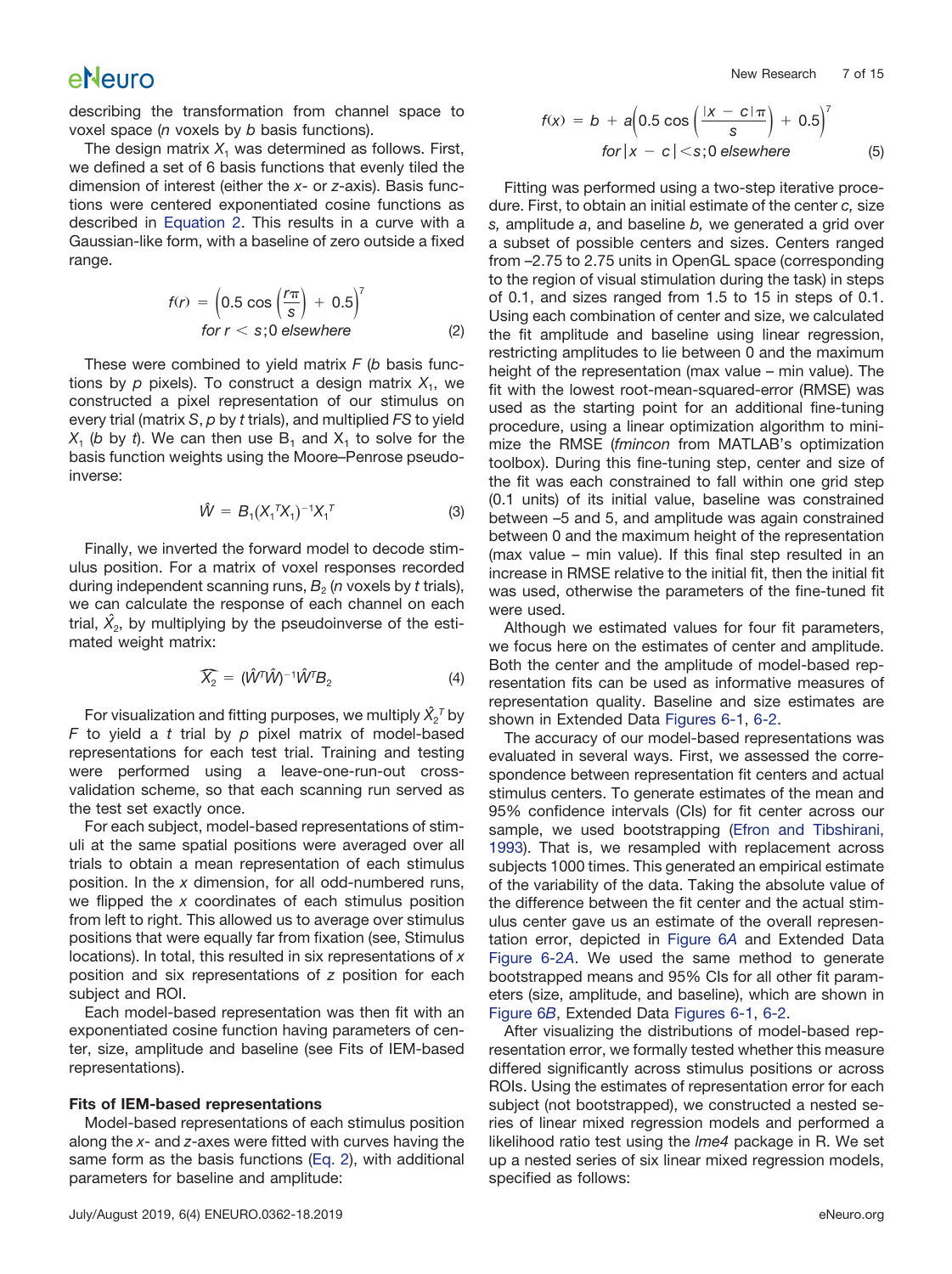*M*0: error  $\sim$  (1 | subject)

 $M$ 1: error  $\sim$  *position* + (1 | *subject*)

*M*2: error  $\sim$  position  $+$  (1 | position:subject)  $+$  (1 | subject)

*M*3: error  $\sim$  *position* + *ROI* + (1 | *subject*) (1*pos*i*tion*:*subject*)

```
M4: error \sim position + ROI + (1 | subject)
 (1position:subject)  (1ROI:subject)
```

```
M5: error \sim position * ROI + (1 | subject)
1position:subject)  (1ROI:subject).
```
Here, position is a categorical variable with six different levels. We compared each model to the one below it in the hierarchy using a likelihood ratio test. The effects of position, ROI, and the interaction were assessed by comparing M1 and M0, M3 and M2, and M5 and M4, respectively. We performed pairwise comparisons between ROIs using the least squares means method, implemented through the *lsmeans* package in R. All *p* values were corrected using Tukey's method. We repeated the same procedure to perform an analysis on the fit amplitudes.

Finally, as a second measure of representation accuracy, we estimated a slope and intercept for the relationship between representation center and actual stimulus center. The logic behind this measure is that if the modelbased representations from the IEM perfectly captured the stimulus positions, the slope would be close to 1. To estimate the variability of the slopes, we took the bootstrapped estimates of representation fit centers described above, and fit a line to every single resampling iteration. We then used the distribution of resampled slopes to obtain a *p* value comparing the slope in each ROI against zero. The resulting *p* values were FDR corrected across all ROIs for both x and  $z$  ( $q = 0.01$ ). Additionally, we used the resampled slope distributions to perform pairwise comparisons between individual ROIs, followed by FDR correction  $(q = 0.01)$ . The estimated slopes are plotted in [Figure 6](#page-12-0)*C*.

### **Code accessibility**

All code and data required to reproduce the analyses of this paper is available on the Open Science Framework [\(https://osf.io/j7tpf/\)](https://osf.io/j7tpf/). Code files can also be downloaded directly [\(Extended Data 1\)](https://doi.org/10.1523/ENEURO.0362-18.2019.ed1). We performed all analyses on a Linux operating system.

### **Results**

### **SVM decoding**

We first used a linear SVM as a benchmark to compare our results to previous work. We performed classification between each possible pairing of *z* positions (for six locations in depth, this resulted in 15 pairwise *z* decoding schemes). Averaging across these 15 comparisons gave a single value for six-way decoding, which was numerically highest in V3A, V3B, and IPS0 [\(Fig. 2\)](#page-8-0), as has been found in past work [\(Preston et al., 2008;](#page-14-14) [Goncalves et al., 2015\)](#page-14-12). Although average decoding performance differed among ROIs, d' was above chance in all regions examined, including early visual cortex.

Next, we examined performance on each individual pairwise discrimination, and plotted classifier performance as a function of the difference in disparity between the two positions of interest. Overall, this analysis revealed a positive relationship between the disparity difference between stimuli and associated decoding performance [\(Fig. 3;](#page-9-0) Extended Data [Fig. 3-1\)](https://doi.org/10.1523/ENEURO.0362-18.2019.f3-1). At the largest disparity difference (83.2 arcmin), seven out of nine ROIs showed above-chance decoding performance, with V3A showing the highest performance (accuracy =  $60.0 \pm$ 4.0%,  $d' = 0.54 \pm 0.22$ ). Performance at the second largest difference (70.2 arcmin) was comparably strong, with eight out of nine ROIs showing above-chance decoding performance, and the highest performance again in V3A (accuracy = 61.3  $\pm$  3.3%, d' = 0.61  $\pm$  0.20). As the difference in disparity between the two positions decreased, the number of ROIs with above-chance decoding decreased, with no ROIs showing above-chance discrimination of disparities  $<$  16.2 arcmin. Additionally, plotting pairwise decoding performance in matrix form (Extended Data [Fig. 3-1\)](https://doi.org/10.1523/ENEURO.0362-18.2019.f3-1) revealed that the nearest *z* position (– 44.6 arcmin) tended to be the most discriminable from other positions.

To evaluate whether *z* position decoding performance differed significantly across disparity differences or across ROIs, we performed hierarchical model comparison between several linear mixed regression models (for details, see Materials and Methods). This revealed a significant effect of disparity difference ( $\chi^2(1) = 155.76$ ,  $p <$ 10<sup>-15</sup>), a significant effect of ROI  $(x^2(8) = 47.44, p <$  $10^{-6}$ ), and a significant interaction between disparity difference and ROI  $(\chi^2(8) = 37.42, p < 10^{-5})$ . We further investigated the main effect of ROI by performing pairwise comparisons, which revealed several important differences. Decoding was significantly higher in dorsal area V3A than in early visual areas V1–V4 (Tukey corrected *p* 0.05: V3A-V1  $t = 0.15$ , SE = 0.03,  $p = 0.0005$ ; V3A-V2  $t$  $= 0.15$ , SE  $= 0.03$ ,  $p = 0.0003$ ; V3A-V3  $t = 0.13$ , SE  $=$  $0.03, p = 0.0071$ ; V3A-V4  $t = 0.18$ , SE =  $0.03, p < 10^{-4}$ ), and was also higher in IPS0 than in V1, V2, and V4 (Tukey corrected  $p$  < 0.05: IPS0-V1  $t = 0.12$ , SE = 0.03,  $p =$ 0.0208; IPS0-V2  $t = 0.12$ ,  $SE = 0.03$ ,  $p = 0.0157$ ; IPS0-V4  $t = 0.15$ ,  $SE = 0.03$ ,  $p = 0.0009$ ). Performance in V3B was also significantly higher than performance in V4  $(t = 0.11,$  $SE = 0.03$ ,  $p = 0.0332$ ).

Although decoding performance generally scaled positively with disparity difference, the strength of this relationship differed among ROIs. To investigate this interaction, we used bootstrapping to estimate the slope of the d'/disparity relationship in each ROI. Estimated slope was highest in V3, V3A, V3B, and IPS0, and was significantly higher than zero in all ROIs except for V1 [\(Fig.](#page-9-0) 3*[B](#page-9-0)*).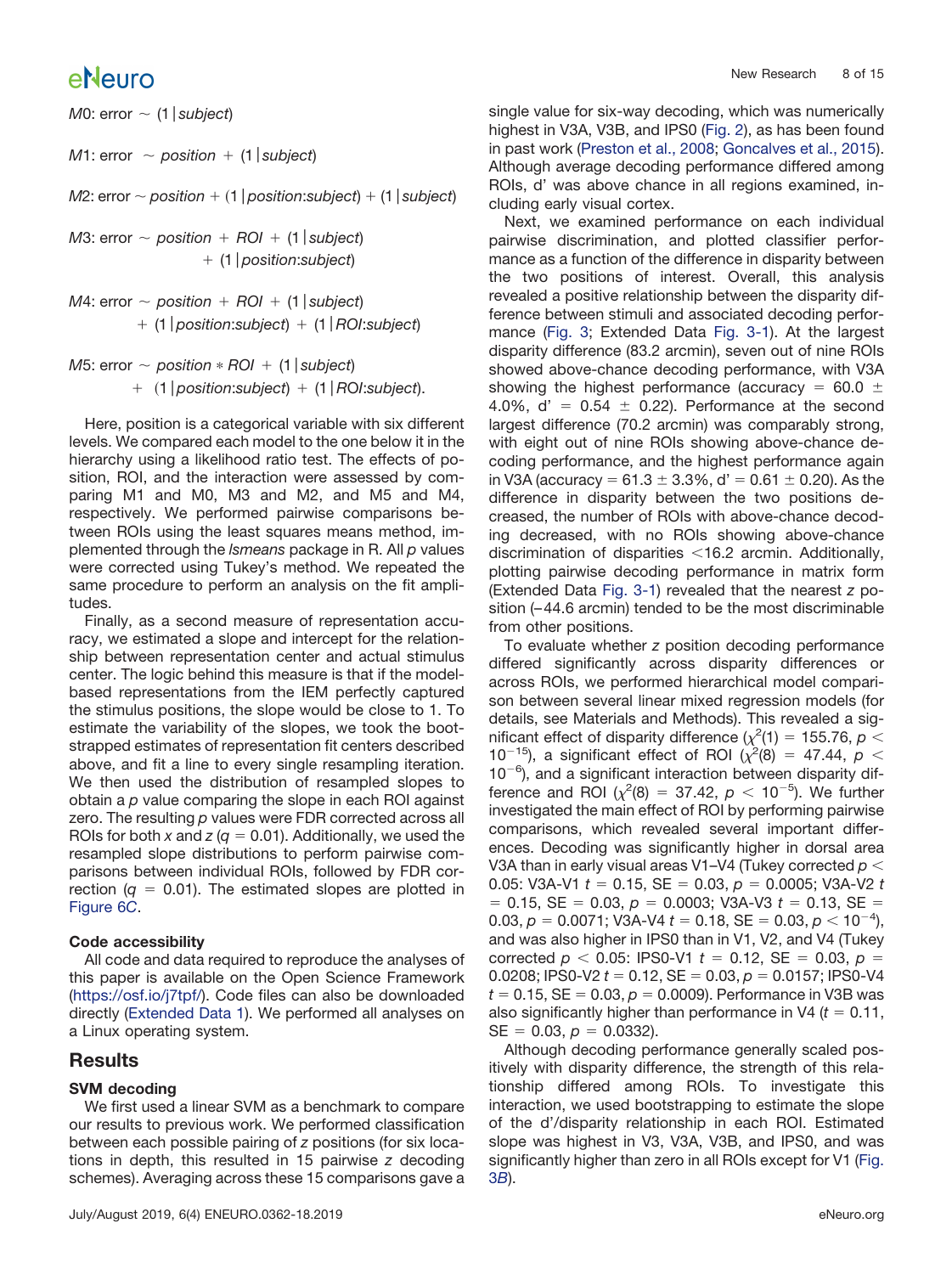

<span id="page-8-0"></span>**Figure 2.** Average six-way decoding performance in the *z* dimension. Performance (d') values were averaged across subjects and error bars indicate SEM. Filled circles over individual bars indicate above chance decoding after FDR correction at  $q = 0.01$ . Asterisks indicate significant differences at the 0.05 (\*), 0.01 (\*\*), and 0.001 (\*\*\*) significance levels, respectively. Pairwise comparisons were corrected using Tukey's method; for details, see Materials and Methods.

#### **Inverted encoding model**

In the next analysis, we used a forward encoding model to explicitly model a single continuous *z*-axis and tested how well we could estimate stimulus position from this model. As a comparison condition, we also modeled a single continuous *x*-axis. We built two separate encoding models: one for *x* position and one for *z* position. Each voxel was modeled as a linear combination of 6 modeled spatial channels with sensitivity along either the *x* or *z* dimension (see Materials and Methods). Importantly, the structure of the spatial encoding model was identical between the two dimensions, and the stimuli were evenly gridded along both the *x*- and *z*-axes [\(Fig. 1\)](#page-2-0). These experimental design choices allowed us to directly compare the quality of *x* encoding and *z* encoding for positions in rendered physical space (i.e., OpenGL coordinates). After estimating the channel weights on a set of training data, we tested the accuracy of the model by inverting the weights and applying them to a novel set of test data. This yields an estimate of the stimulus position along the *x*- or *z*-axis, which we refer to as a model-based stimulus representation.

We plot the mean model-based representations for six positions along the *x*-axis and six positions along the *z*-axis in [Figure 4.](#page-10-0) The *x* representations were our positive control, and were expected to show high accuracy based on previous reports [\(Sprague and Serences, 2013;](#page-14-6) [Vo](#page-14-8) [et al., 2017\)](#page-14-8) and knowledge about retinotopic organization in these areas. We find that *x* representations are much more accurate than *z* representations, especially in early visual areas V1–V4. However, in dorsomedial areas the

July/August 2019, 6(4) ENEURO.0362-18.2019 eNeuro.org

estimated depth positions appear to increase in accuracy. This can be seen by comparing the peaks of the curved lines in [Figure 4](#page-10-0) with the locations of the vertical lines in matching colors.

To quantify the model-based representations, each subject's average representation was fit with an exponentiated cosine function to describe its center, size, amplitude, and baseline [\(Equation 5\)](#page-6-1). We estimated the variability of each fit parameter by resampling with replacement across subjects (see Materials and Methods) to generate an empirical estimate of the 95% CIs. These distributions for all parameters are plotted in [Figure 6,](#page-12-0) Extended Data [Figures 6-1,](https://doi.org/10.1523/ENEURO.0362-18.2019.f6-1) [6-2.](https://doi.org/10.1523/ENEURO.0362-18.2019.f6-2) We focus here on the fit centers and amplitudes.

We first plotted the distribution of fit centers against the actual stimulus positions, allowing us to visualize the overall accuracy of the representations [\(Fig. 5\)](#page-11-0). We also used the distribution of fit centers to estimate the absolute error of representations in each ROI averaged over positions, shown in [Figure 6](#page-12-0)*A*. From these plots, it can be seen that in the *x* dimension, the representation centers generally track the stimulus location at all positions and ROIs. However, a few *x* representations deviated slightly from the true stimulus center in a statistically significant fashion. For example, the two leftmost positions were slightly misestimated by area V3B (signed error between fit and true positions 0.39 [0.18, 0.66]; – 0.33 [– 0.73, – 0.05]), suggesting that some level of noise should be expected in the *z* representations as well. By comparison with the *x* data, the *z* representations were both less accurate (larger absolute error) and less consistent (larger CIs). IEMs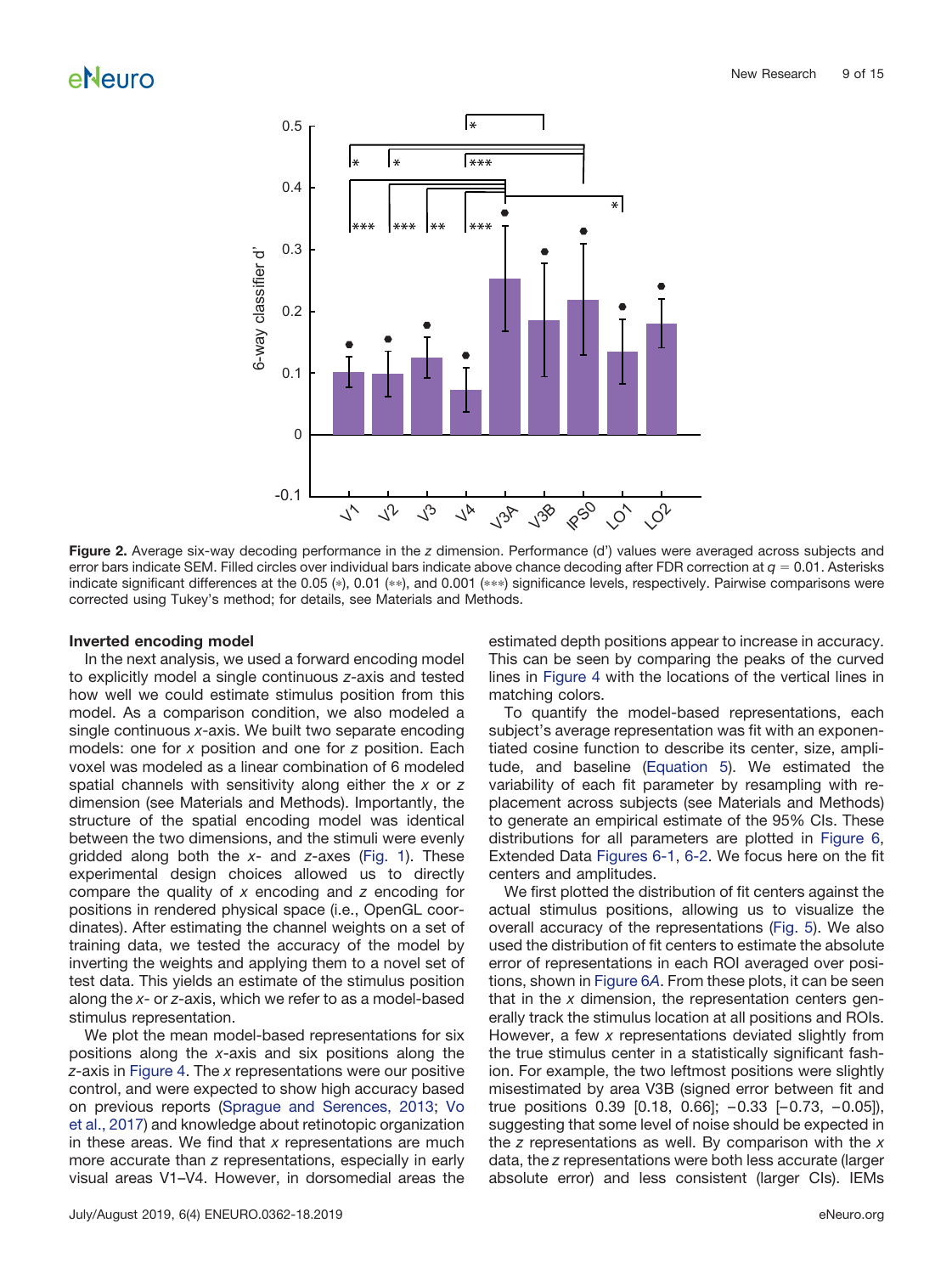

<span id="page-9-0"></span>**Figure 3.** SVM classifier performance (d') depends on difference in stimulus disparity between the positions of interest. *A*, Each unique pair of the six stimuli in depth is plotted on the abscissa, with small disparity differences indicating that the stimuli were close together in the *z* dimension. Blue lines depict the fit to the mean bootstrapped across subjects, and asterisks (\*) indicate a significantly positive slope (FDR  $q = 0.01$ ). Filled and open circles above individual error bars indicate significance after FDR correction at  $q = 0.01$  and  $q = 0.05$ , respectively. For the same data plotted as a dissimilarity matrix, see Extended Data [Figure 3-1.](https://doi.org/10.1523/ENEURO.0362-18.2019.f3-1) **B**, Bootstrapped distribution of slopes for the relationship between classifier d' and the disparity difference between the positions of interest. Filled gray circles indicate slopes significantly above 0 (FDR  $q = 0.01$ ).

based on data from dorsomedial regions V3A and IPS0 represented stimulus depth with the lowest error [\(Figs. 5,](#page-11-0) 6*[A](#page-12-0)*). To test whether the position representation error was significantly different between stimulus positions or between ROIs, we used hierarchical model comparison of a nested set of linear mixed regression models (see Materials and Methods). This analysis revealed a significant main effect of position ( $\chi^2$ (5) = 36.55,  $p < 10^{-6}$ ), but no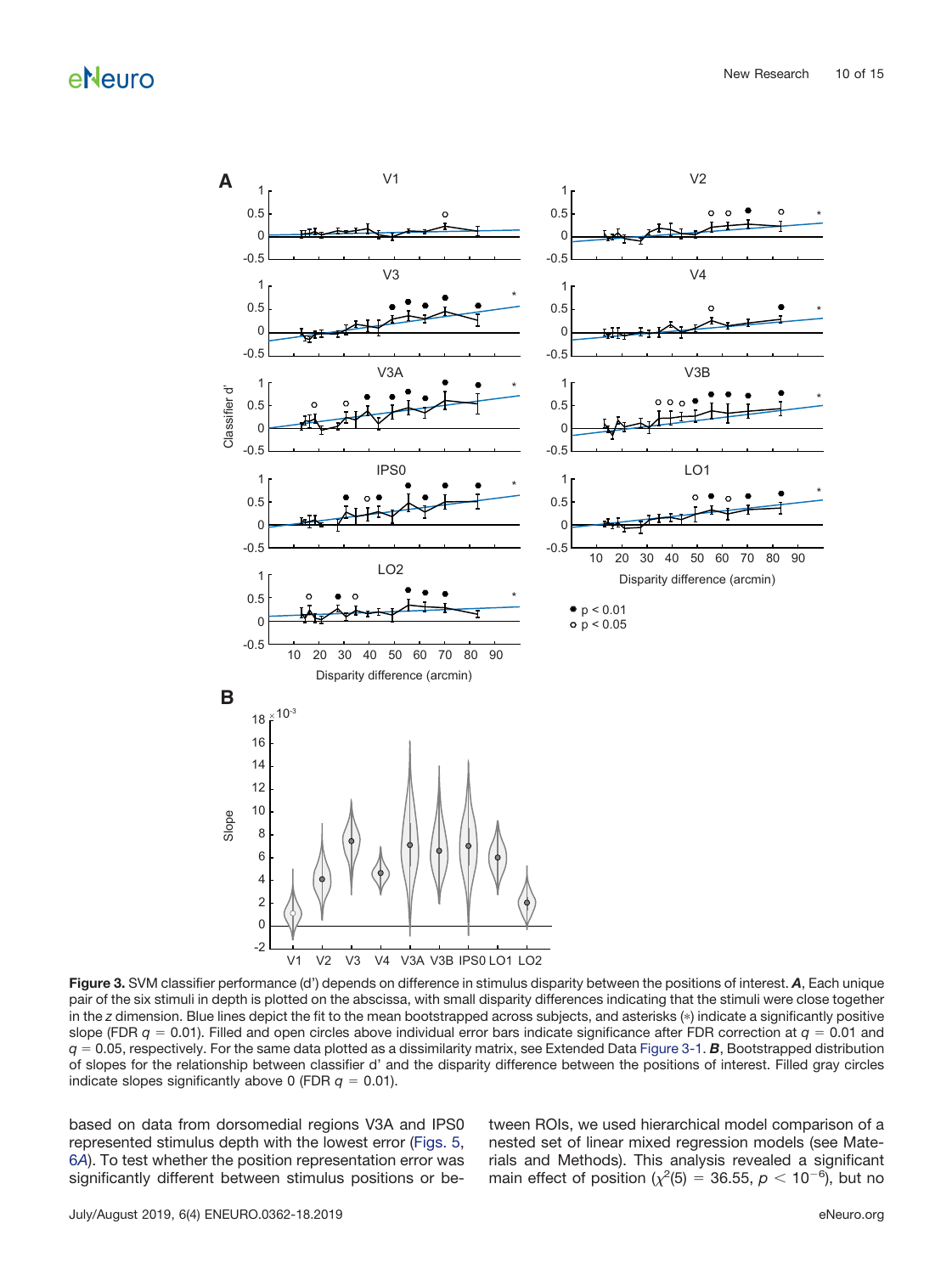

<span id="page-10-0"></span>**Figure 4.** Average model-based representation of stimuli at each position along the *x* (blue-green) and *z* (purple) dimensions. Vertical lines indicate where the stimuli were presented along the *x*- or *z*-axis. The curved lines in matching colors indicate representations of the corresponding positions.

effect of ROI ( $\chi^2(8) = 10.75$ ,  $p = 0.22$ ), and no interaction between the two  $(\chi^2(40) = 35.09, p = 0.69)$ . We further investigated the effect of *z* position by performing pairwise comparisons between all *z* positions, which showed that error was generally lower at depth positions closer to the fixation plane. For a plot of fit error versus *z* position showing all significant pairwise comparisons, see Extended Data [Figure 6-2.](https://doi.org/10.1523/ENEURO.0362-18.2019.f6-2)

We next examined the amplitude of fits in each ROI, as an overall measure of representation robustness, or signal-to-noise ratio [\(Fig. 6](#page-12-0)*B*). In the *x* dimension, representation amplitude was similar in all areas, with the highest mean amplitude in V1 (mean [95% CI], 0.62 [0.61, 0.63]), and lowest amplitude in IPS0 (0.57 [0.56, 0.59]). In contrast, *z* representation amplitude was more variable across areas, with the highest amplitude in V3A (0.72 [0.63, 0.83]), followed by LO2 (0.69 [0.61, 0.80]), and the lowest amplitude in V3 (0.55 [0.50, 0.61]). We submitted the *z* representation amplitudes to a mixed effects analysis as previously described, which revealed a significant effect of ROI ( $\chi^2(8)=40.89$ ,  $\rho <$  10<sup>-5</sup>), a significant effect of position  $(\chi^2(5) = 29.46, p < 10^{-4})$ , but no interaction

 $(\chi^2(40) = 41.43, p = 0.41)$ . Pairwise comparisons revealed that amplitude was significantly higher in dorsal area V3A than in early visual areas V1, V2, V3, and V4 (Tukey corrected  $p$  < 0.05: V3A-V1  $t = 0.14$ , SE = 0.04,  $p =$ 0.0040; V3A-V2  $t = 0.17$ , SE = 0.04,  $p = 0.0002$ ; V3A-V3  $t = 0.17$ , SE = 0.04,  $p = 0.0001$ ; V3A-V4  $t = 0.14$ , SE = 0.04,  $p = 0.0073$ ), and that amplitude was significantly higher in LO2 than in V2 and V3 (Tukey corrected *p* 0.05: LO2-V2  $t = 0.14$ , SE = 0.04,  $p = 0.0048$ ; LO2-V3  $t$  $= 0.14$ , SE  $= 0.04$ ,  $p = 0.0036$ ). Across all ROIs, pairwise comparisons showed that amplitude was lowest at the furthest position (38.6 arcmin or –1.5 OpenGL units). For a plot of amplitude by *z* position showing all significant pairwise comparisons, see Extended Data [Figure](https://doi.org/10.1523/ENEURO.0362-18.2019.f6-2) [6-2.](https://doi.org/10.1523/ENEURO.0362-18.2019.f6-2)

Finally, to provide a complementary measure of how well the model-based representations tracked the stimulus positions, we fit a line to the fit centers as plotted in [Figure 5.](#page-11-0) This analysis is distinct from the SVM slope analysis shown in [Figure 3](#page-9-0) because the IEM allows us to test the accuracy of *x* or *z* encoding in various ROIs. A slope of 1 indicates perfect accuracy, while a slope of 0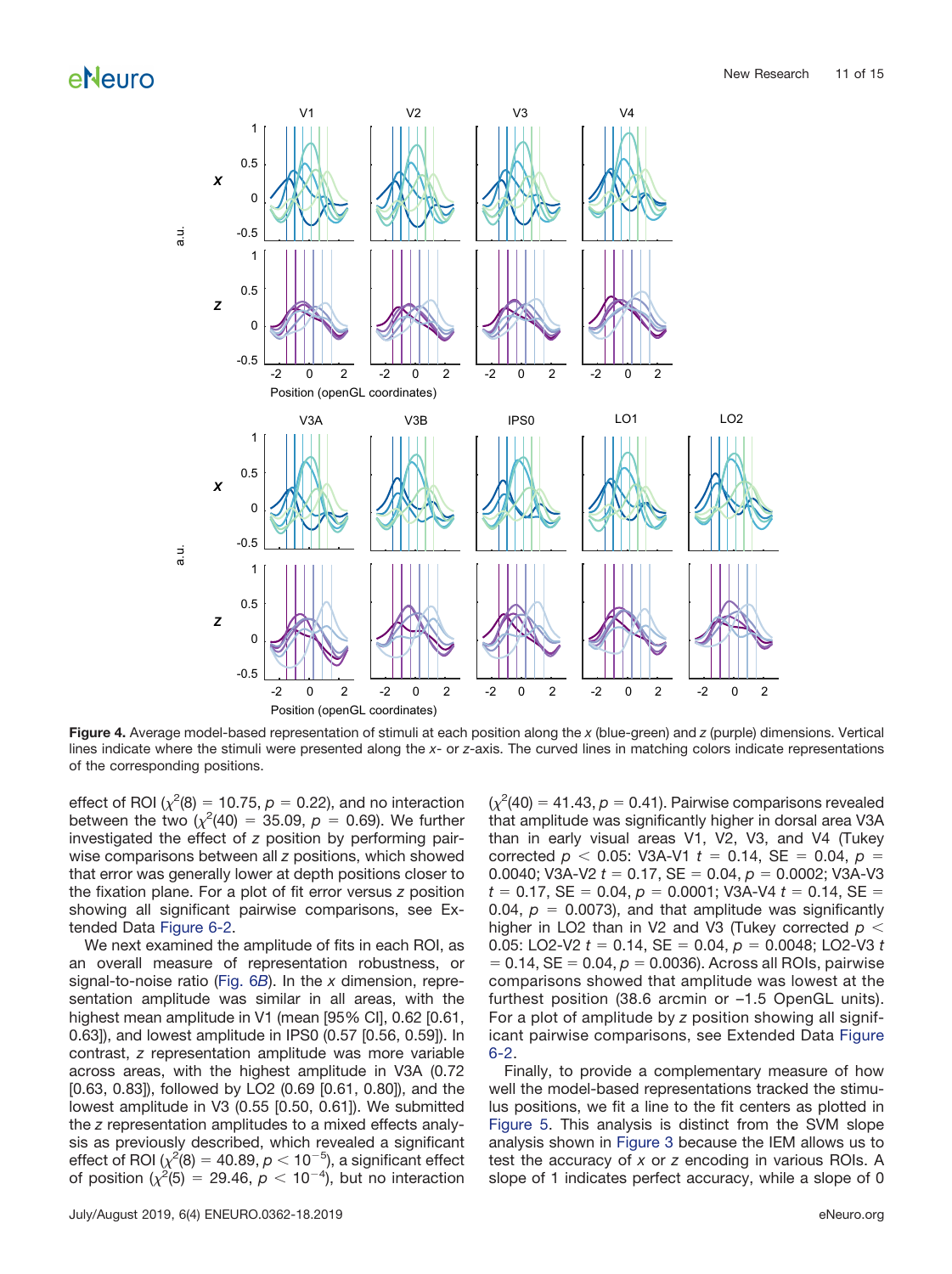

<span id="page-11-0"></span>**Figure 5.** Best fit centers of model-based representations at each stimulus position versus actual displayed stimulus center (thin gray line). Average fit center across participants shown in black solid lines, with 95% CIs computed by bootstrapping. Individual participants are shown in colored circles. Mean linear regression solution is shown with a dotted black line, where high accuracy representations have a dotted line that overlaps with the gray line.

would indicate that the spatial encoding model captured no information about stimulus depth at all. We found a significantly positive slope in the *x* centers of the modelbased representations in every ROI examined, with many close to a slope of 1 [\(Fig. 6](#page-12-0)*C*, left panel). In the *z* centers of the model-based representations, we also found a significantly positive slope in all regions [\(Fig. 6](#page-12-0)*C*, right panel). While the *z* slope was highest in V3A and IPS0, statistical comparisons with other regions did not survive FDR correction  $(p < 0.05$  uncorrected: IPS0-V1 0.29  $[0.06, 0.53], p = 0.014$ ; IPS0-V2 0.19  $[0.02, 0.39], p =$ 0.022; V3A-V3 0.23 [0.02, 0.45], *p* 0.028; IPS0-V3 0.26  $[0.08, 0.43], p = 0.010$ .

### **Discussion**

The goal of this study was to examine how retinotopic regions of visual cortex encode the position-in-depth of a viewed stimulus. We presented subjects with stereoscopic, spherical stimuli at evenly gridded locations along both a horizontal (*x*) axis and a depth (*z*) axis that subtended a larger range of binocular disparities than sampled in most previous studies. We then used both decoding and encoding analysis approaches to assess how depth position is represented, using the horizontal positions as a reference point. Our decoding analyses revealed above chance decoding of *z* position in all retinotopic regions we examined, including V1-4, V3A, V3B, IPS0, and LO1-2. However, *z* decoding performance was highest in V3A, V3B, and IPS0, in agreement with the results of past studies [\(Goncalves et al., 2015;](#page-14-12) [Finlayson et al., 2017\)](#page-14-16). We also confirmed and extended past findings that decoding performance increased as two stimuli grew farther apart in disparity [\(Fig. 3;](#page-9-0) [Preston et al., 2008\)](#page-14-14). Most importantly, using an inverted encoding model, we were able to generate model-based representations of stimulus position along both the horizontal and depth axes. In both dimensions, the centers of the representations tracked the centers of viewed stimuli with reasonable accuracy, although *z* position representations were both less accurate and more variable than *x* position representations [\(Figs. 4](#page-10-0)[–](#page-11-0)[6\)](#page-12-0). Comparing the amplitude of representations between ROIs provided evidence that the robustness of depth representations is higher in V3A than in early visual areas V1–V4. Taken together, these results support a model of spatial processing in which information about stimulus depth position emerges most prominently at an intermediate stage of the visual hierarchy [\(Backus et al., 2001;](#page-13-0) [Tsao et al., 2003;](#page-14-13) [Neri, 2004;](#page-14-28) [Welchman et al., 2005;](#page-14-29) [Preston et al., 2008;](#page-14-14) [Durand et al., 2009;](#page-14-30) [Georgieva et al.,](#page-14-31) [2009;](#page-14-31) [Minini et al., 2010;](#page-14-32) [Goncalves et al., 2015;](#page-14-12) [Welch](#page-14-33)[man, 2016;](#page-14-33) [Finlayson et al., 2017;](#page-14-16) [Li et al., 2017\)](#page-14-17).

Although our SVM and IEM analyses both suggested a key role for V3A in processing depth, they yielded slightly different conclusions about the strength of depth representations in other regions. Our SVM analysis [\(Fig. 2\)](#page-8-0)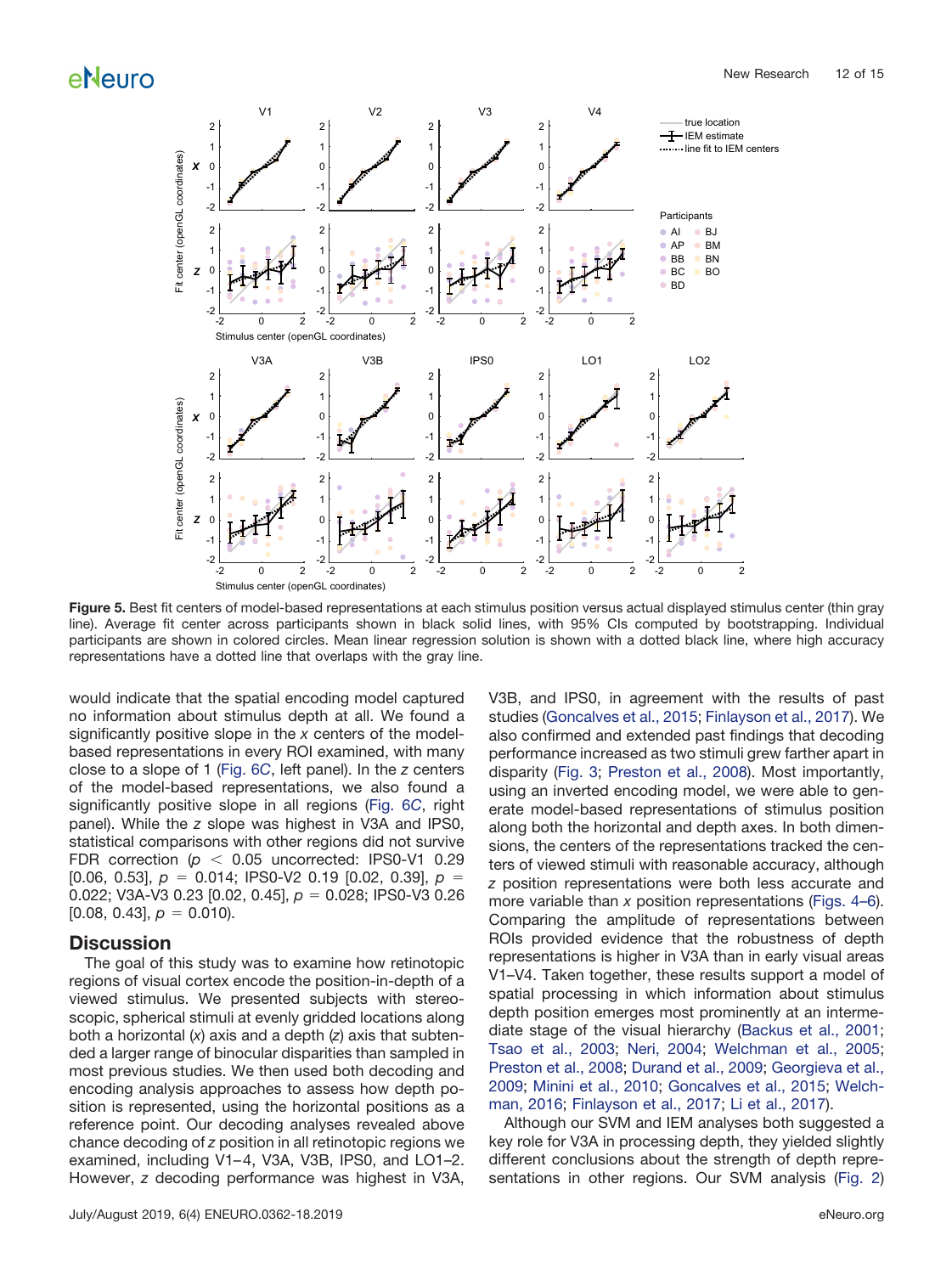

<span id="page-12-0"></span>**Figure 6.** Quality of model-based representations assessed three ways. *A*, Absolute error between the true stimulus position and the estimated position for both *x* (left) and *z* (right). *B*, Best-fit amplitude of representations, averaged across position. In both *A*, *B*, open black circles and solid black lines indicate mean and 95% CIs computed by bootstrapping. Individual participants are shown in colored circles. Asterisks in the rightmost panels indicate differences significant at the 0.01 (\*\*) or 0.001 (\*\*\*) significance level. Note that no pairwise tests were performed for the left panels of *A*, *B*, *C*. Bootstrapped distribution of linear regression slopes from data in [Figure 5.](#page-11-0) This represents the intersubject variability of the slopes. Daggers (†) indicate differences significant at the 0.05 level before FDR correction. For plots of representation fit size and baseline, see Extended Data [Figures 6-1,](https://doi.org/10.1523/ENEURO.0362-18.2019.f6-1) [6-2.](https://doi.org/10.1523/ENEURO.0362-18.2019.f6-2)

indicated that V3B and IPS0 showed significantly higher discriminability of different depth positions than early visual areas, while the IEM analysis [\(Fig. 6\)](#page-12-0) showed that model-based representation fit amplitudes were not significantly different between V1-V4 and either V3B or IPS0, although they were significantly different between LO2 and early visual areas V2 and V3. At the same time, although there were no significant differences in representation error across ROIs, IPS0 showed one of the lowest values of error, numerically more similar to V3A than to V1–V4. One interpretation of these results is that IEM error and decoding performance both measure the discriminability of depth representations, while representation amplitude measures the robustness, or signal-to-noise ratio, of depth representations. Based on this interpretation, the results may suggest that V3B and IPS0 represent depth with a high discriminability between different positions, while LO2 may have less discriminable but more robust representations. In any case, these analyses all suggest that representations in V3A are both more dis-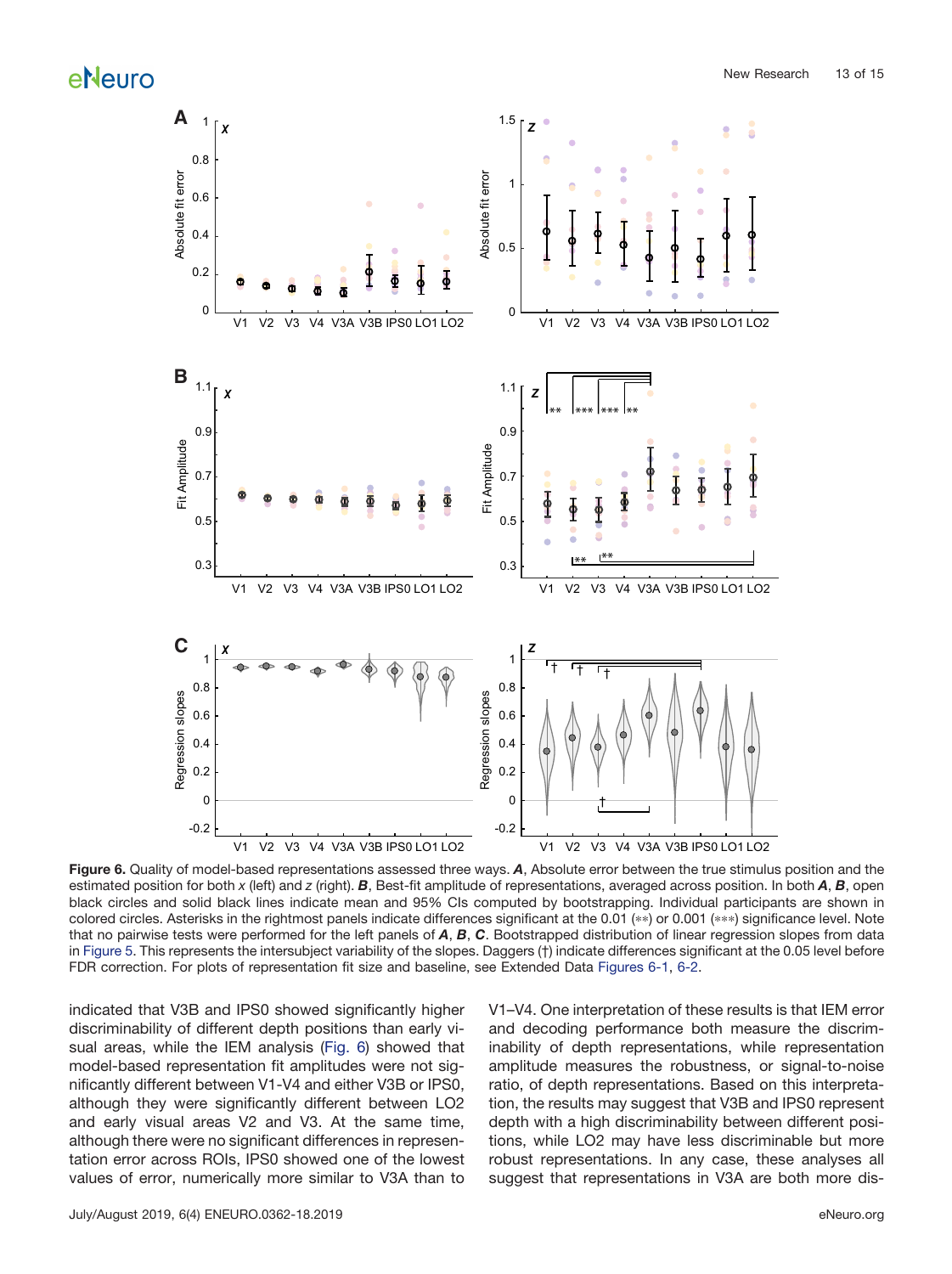criminable and more robust than representations in early visual cortex.

Although V3A was shown to represent depth the most strongly, both our decoding and encoding-model results show that the depth position of a stimulus is represented within a range of early (V1–V3), intermediate ventral (V4, LO1/2), and intermediate dorsal regions (V3A/B, IPS0) of visual cortex. This finding of widespread depth selectivity is in line with previous evidence from primate electrophysiology [\(Poggio et al., 1988;](#page-14-34) [Hinkle and Connor, 2001;](#page-14-35) [Tanabe, 2004;](#page-14-36) [Trotter et al., 2004;](#page-14-37) [Anzai et al., 2011;](#page-13-6) [Hubel et al., 2015;](#page-14-38) [Van Dromme et al., 2015\)](#page-14-39), and univariate human fMRI analyses [\(Backus et al., 2001;](#page-13-0) [Neri, 2004;](#page-14-28) [Welchman et al., 2005;](#page-14-29) [Bridge and Parker, 2007;](#page-13-1) [Durand](#page-14-30) [et al., 2009;](#page-14-30) [Georgieva et al., 2009;](#page-14-31) [Ip et al., 2014;](#page-14-15) [Gon](#page-14-12)[calves et al., 2015;](#page-14-12) [Li et al., 2017\)](#page-14-17). Further supporting the role of early visual areas in processing depth, human fMRI work shows that retinotopic visual responses in V1 are modulated by the perceived depth of objects [\(Murray](#page-14-40) [et al., 2006\)](#page-14-40). However, we also note that past work suggests disparity signals in the earliest regions of cortex (V1, V2) do not exhibit selectivity for correlated over anticorrelated disparity, which is a common test for whether disparity selectivity corresponds to perceived depth [\(Backus et al., 2001;](#page-13-0) [Bridge and Parker, 2007;](#page-13-1) [Preston](#page-14-14) [et al., 2008;](#page-14-14) [Ip et al., 2014;](#page-14-15) [Goncalves et al., 2015\)](#page-14-12). Therefore, we do not make a strong claim that all the regions we analyzed are directly associated with the perception of depth, and we interpret our results as confirming previous findings that selectivity for absolute binocular disparity is widespread in both dorsal and ventral visual areas.

In our study, we chose to evenly space the stimuli in rendered physical space to enable a direct comparison between the *x* and *z* IEM representations using identically structured encoding models and identically spaced stimuli. However, this necessarily meant that the stimuli were nonlinearly spaced by binocular disparity [\(Fig. 1\)](#page-2-0). We speculate that mapping the *z*-axis by evenly spacing the stimuli by binocular disparity might yield more accurate representations of stimuli in depth. This could more effectively exploit any underlying structure in binocular disparity selectivity across cortex [\(Goncalves et al., 2015\)](#page-14-12), although this remains a question for further empirical research.

An additional limitation of our design is that while we varied stimulus *x* position in addition to *z* position, we only had enough data to perform the SVM and IEM analyses separately for each axis. This means that the depth decoding and encoding analyses would rely heavily on voxels whose depth selectivity profile was tolerant to changes in horizontal position. This type of tolerance has been shown to increase along the posterior-anterior axis of the brain [\(Finlayson et al., 2017\)](#page-14-16), so this could have resulted in an appearance of better depth representations in intermediate regions than early regions. Building a joint encoding model for *x* and *z* position, akin to a 2D encoding model for *x* and *y* position [\(Sprague and Serences,](#page-14-6) [2013;](#page-14-6) [Ekman et al., 2017;](#page-14-7) [Vo et al., 2017\)](#page-14-8) would be one way for future studies to account for the interaction between *x* and *z* position encoding.

Finally, another limitation of the current study is that our stimulus presentation system did not allow for eye tracking in the scanner. Although subjects performed a demanding task at fixation, we cannot rule out the possibility of small changes in the vergence of the eyes toward the depth plane of the stimulus. One effect of these vergence movements would be to decrease the discriminability between depth positions, shifting representations of the furthest and nearest positions closer to the fixation plane. This may be one reason why our estimates of the slope between representation center and stimulus center in the *z* dimension are shallower than in the *x* dimension [\(Figs. 5,](#page-11-0) [6\)](#page-12-0). This is also consistent with our finding that representation error in the *z* dimension was lowest at positions closest to the fixation plane (Extended Data [Fig. 6-2\)](https://doi.org/10.1523/ENEURO.0362-18.2019.f6-2).

Overall, these results provide evidence for tuned representations of disparity in multiple regions of retinotopic visual cortex, with strongest encoding in dorsal area V3A. Our decoding analysis demonstrated that the discriminability of stimuli scaled positively with disparity difference; this relationship was present widely throughout retinotopic cortex. In addition to confirming the findings of past work [\(Preston et al., 2008\)](#page-14-14), we demonstrated that this scaling of decoding performance with disparity was present for extreme values of disparity up to  $+38$  and  $-44$ arcmin, as well as more moderate disparity values. Furthermore, our encoding model analysis allowed us to explicitly model a continuous depth axis. By constructing identical encoding models for both *x* and *z* position, we were able to compare the accuracy and robustness of depth position and horizontal position encoding. Although depth position was represented with overall lower accuracy and higher variability than horizontal position, we demonstrated that this technique can be used to recover representations of positions in depth. Our method is further validated by the fact that it recovered a similar pattern of performance across ROIs as a well-established decoding method. In future work, this technique may be used for other purposes such as characterizing the effects of spatial attention on 3D stimulus representations.

### **References**

- <span id="page-13-6"></span>Anzai A, Chowdhury SA, DeAngelis GC (2011) Coding of stereoscopic depth information in visual areas V3 and V3A. J Neurosci 31:10270 –10282.
- <span id="page-13-0"></span>Backus BT, Fleet DJ, Parker a. J, Heeger DJ (2001) Human cortical activity correlates with stereoscopic depth perception. J Neurophysiol 86:2054 –2068.
- <span id="page-13-2"></span>Barendregt M, Harvey BM, Rokers B, Dumoulin SO (2015) Transformation from a retinal to a cyclopean representation in human visual cortex. Curr Biol 25:1982–1987.
- <span id="page-13-4"></span>Benjamini Y, Yekutieli D (2001) The control of the false discovery rate in multiple testing under dependency. Ann Stat 29:1165–1188.
- <span id="page-13-3"></span>Brainard DH (1997) The psychophysics toolbox. Spat Vis 10:433– 466.
- <span id="page-13-1"></span>Bridge H, Parker AJ (2007) Topographical representation of binocular depth in the human visual cortex using fMRI. J Vis 7:15.1–14.
- <span id="page-13-5"></span>Brouwer GJ, Heeger DJ (2009) Decoding and reconstructing color from responses in human visual cortex. J Neurosci 29:13992– 14003.